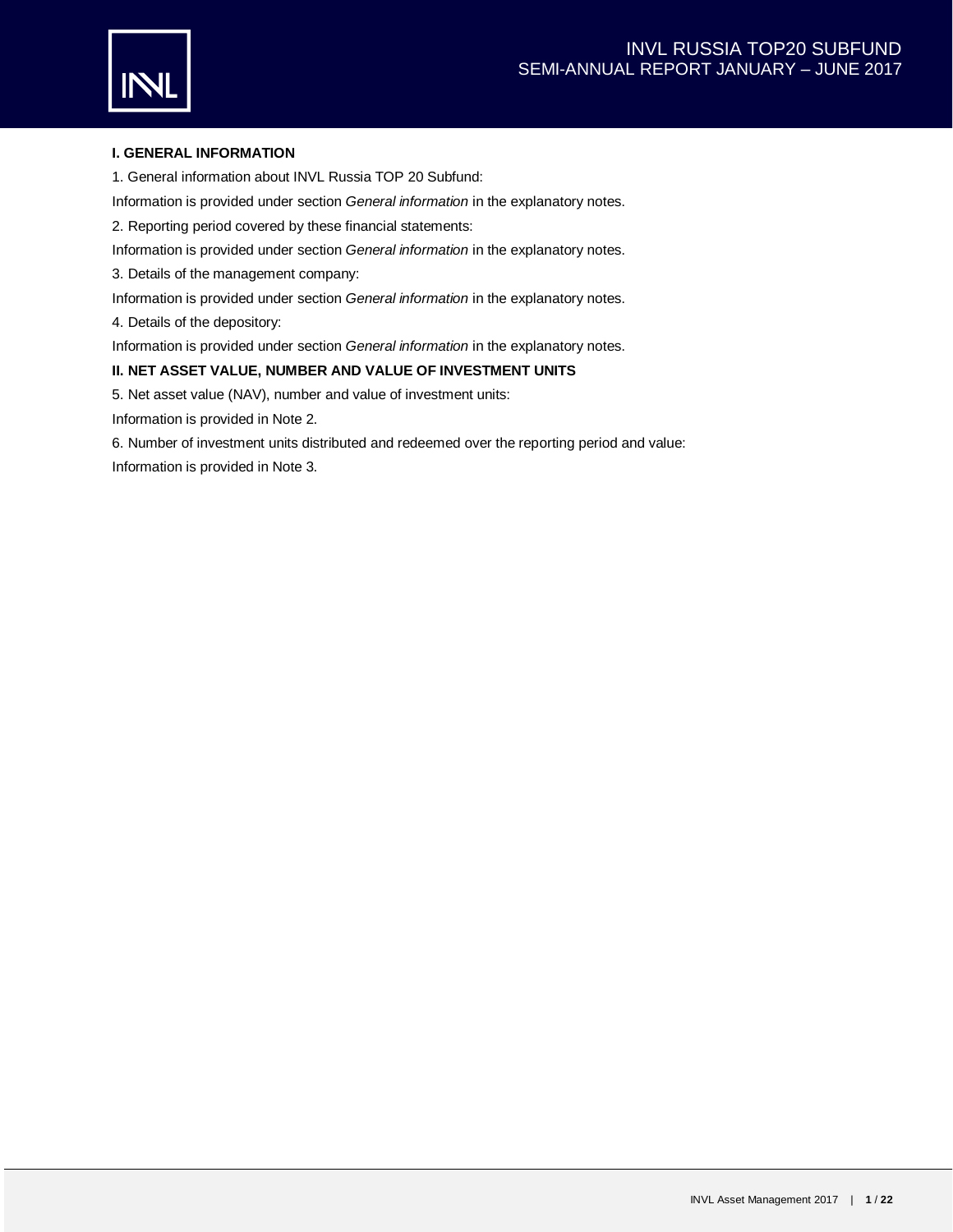# **III. EXPENSE AND TURNOVER RATIOS OF THE COLLECTIVE INVESTMENT UNDERTAKING**

7. Deductions from assets of the collective investment undertaking:

# January – June 2017

|                                                                                                                                                                   | Rates of deductions (fees/charges)                                                                                                                       | Amount of                                                                                                                                                |                                                                  | % of average net                           |  |
|-------------------------------------------------------------------------------------------------------------------------------------------------------------------|----------------------------------------------------------------------------------------------------------------------------------------------------------|----------------------------------------------------------------------------------------------------------------------------------------------------------|------------------------------------------------------------------|--------------------------------------------|--|
|                                                                                                                                                                   | Maximum rates as per<br>founding documents                                                                                                               | Rates applied during the<br>reporting period                                                                                                             | deductions<br>charged for the<br>reporting period,<br><b>EUR</b> | asset value for<br>the reporting<br>period |  |
| Management fee:                                                                                                                                                   |                                                                                                                                                          |                                                                                                                                                          |                                                                  |                                            |  |
| <b>Fixed rate</b>                                                                                                                                                 | No more than 1.5% of the<br>subfund's average annual<br>net asset value                                                                                  | No more than 1.5% of<br>the subfund's average<br>annual net asset value                                                                                  | 115.211                                                          | 0,76                                       |  |
| Performance fee                                                                                                                                                   | No more than 15% of the<br>increase in the subfund's<br>net asset value                                                                                  | No more than 15% of<br>the increase in the<br>subfund's net asset<br>value                                                                               | 99.722                                                           | 0,65                                       |  |
| Depository fee                                                                                                                                                    | No more than 0.5% of<br>average annual net asset<br>value                                                                                                | No more than 0.5% of<br>average annual net<br>asset value                                                                                                | 15.096                                                           | 0, 10                                      |  |
| Transaction fee                                                                                                                                                   | No more than 1% of the<br>value of transactions<br>executed                                                                                              | No more than 1% of the<br>value of transactions<br>executed                                                                                              | 29.665                                                           | 0, 19                                      |  |
| Other operating costs<br>(distribution fee)                                                                                                                       | No more than 5% of the<br>subfund's unit value                                                                                                           | 2% of the subfund's unit<br>value                                                                                                                        | 1.238                                                            | 0,01                                       |  |
| Other operating costs<br>(subfund change fee)                                                                                                                     | No more than 0.25% of the<br>value of the subfund's units<br>changed                                                                                     | No more than 0.25% of<br>the value of the<br>subfund's units changed                                                                                     | 247                                                              |                                            |  |
| Audit fee                                                                                                                                                         | Fee payable to audit firm<br>and financial institutions for<br>services rendered - no<br>more than 1% of the fund's<br>average annual net asset<br>value | Fee payable to audit firm<br>and financial institutions<br>for services rendered -<br>no more than 1% of the<br>fund's average annual<br>net asset value | 1.695                                                            | 0,01                                       |  |
| Other operating costs<br>(third party fees charged<br>on services of the<br>Depository through use<br>of services provided by<br>other financial<br>institutions) | Fee payable to audit firm<br>and financial institutions for<br>services rendered - no<br>more than 1% of the fund's<br>average annual net asset<br>value | Fee payable to audit firm<br>and financial institutions<br>for services rendered -<br>no more than 1% of the<br>fund's average annual<br>net asset value | 9.974                                                            | 0,07                                       |  |
| Other operating costs<br>(bank charges)                                                                                                                           |                                                                                                                                                          |                                                                                                                                                          | 173                                                              |                                            |  |
| Other operating costs<br>(fee charged by the<br>bank for keeping<br>records of<br>participants)                                                                   | No more than 1% of the<br>subfund's average annual                                                                                                       | No more than 1% of the<br>subfund's average                                                                                                              | 726                                                              |                                            |  |
| Other operating costs<br>(fees charged by the<br>market maker.<br>quotation costs and<br>one-off fees)                                                            | net asset value                                                                                                                                          | annual net asset value                                                                                                                                   | 1.521                                                            | 0,10                                       |  |
| Other operating costs<br>(legal costs)                                                                                                                            | No more than 1% of the<br>umbrella fund's average<br>annual net asset value                                                                              | No more than 1% of the<br>umbrella fund's average<br>annual net asset value                                                                              |                                                                  |                                            |  |
| Total expenses included in TER                                                                                                                                    |                                                                                                                                                          |                                                                                                                                                          |                                                                  | 244.118                                    |  |
| <b>Total expenses</b>                                                                                                                                             | 275.268                                                                                                                                                  |                                                                                                                                                          |                                                                  |                                            |  |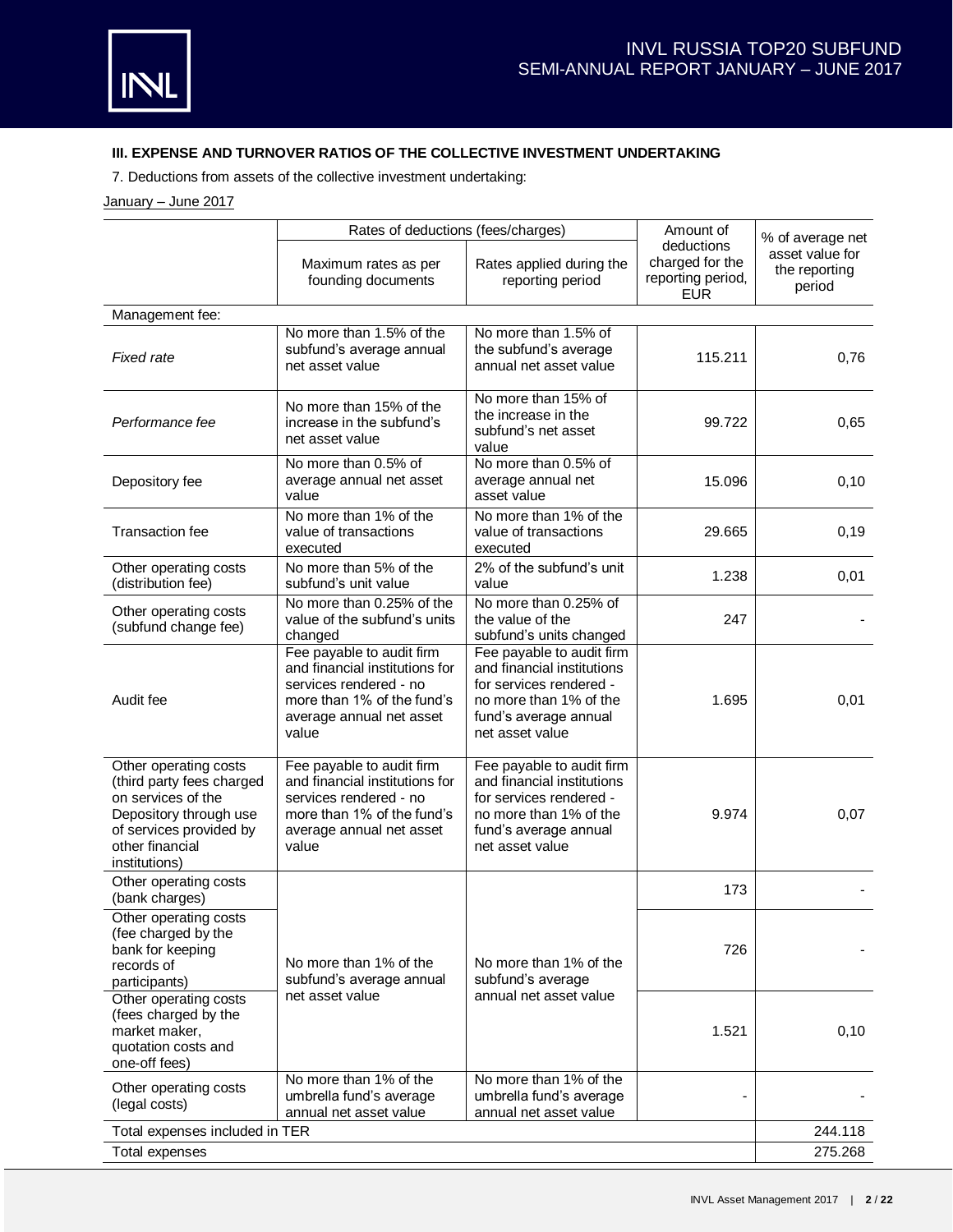

January - June 2016

|                                                                                                                                                                   | Rates of deductions (fees/charges)                                                                                                  |                                                                                                                                     | % of average<br>Amount of<br>net asset value<br>deductions<br>for the reporting |                                                         |
|-------------------------------------------------------------------------------------------------------------------------------------------------------------------|-------------------------------------------------------------------------------------------------------------------------------------|-------------------------------------------------------------------------------------------------------------------------------------|---------------------------------------------------------------------------------|---------------------------------------------------------|
| Types of deductions<br>(fees/charges)                                                                                                                             | Maximum rates as<br>per founding<br>documents                                                                                       | Rates applied during<br>the reporting period                                                                                        | charged for the<br>reporting period,<br><b>EUR</b>                              | period<br>Maximum rates<br>as per founding<br>documents |
| Management fee:                                                                                                                                                   |                                                                                                                                     |                                                                                                                                     |                                                                                 |                                                         |
| <b>Fixed rate</b>                                                                                                                                                 | No more than 1.5% of<br>the subfund's average<br>annual net asset value                                                             | No more than 1.5% of<br>the subfund's average<br>annual net asset value                                                             | 31.263                                                                          | 0,73                                                    |
| Performance fee                                                                                                                                                   | No more than 15% of<br>the increase in the<br>subfund's net asset<br>value                                                          | No more than 15% of<br>the increase in the<br>subfund's net asset<br>value                                                          |                                                                                 |                                                         |
| Depository fee                                                                                                                                                    | No more than 0.5% of<br>average annual net<br>asset value                                                                           | No more than 0.5% of<br>average annual net<br>asset value                                                                           | 3.769                                                                           | 0,09                                                    |
| <b>Transaction fee</b>                                                                                                                                            | No more than 1% of the<br>value of transactions<br>executed                                                                         | No more than 1% of the<br>value of transactions<br>executed                                                                         | 9.487                                                                           | 0,22                                                    |
| Other operating costs<br>(distribution fee)                                                                                                                       | No more than 2% of the<br>subfund's unit value                                                                                      | 2% of the subfund's<br>unit value                                                                                                   | 56                                                                              |                                                         |
| Other operating costs<br>(subfund change fee)                                                                                                                     | No more than 0.25% of<br>the value of the<br>subfund's units changed                                                                | No more than 0.25% of<br>the value of the<br>subfund's units<br>changed                                                             | 235                                                                             | 0,01                                                    |
| Audit fee                                                                                                                                                         | Fee payable to audit                                                                                                                | Fee payable to audit                                                                                                                | 631                                                                             | 0,01                                                    |
| Other operating costs<br>(third party fees<br>charged on services of<br>the Depository through<br>use of services<br>provided by other<br>financial institutions) | firm and financial<br>institutions for services<br>rendered - no more than<br>1% of the fund's<br>average annual net<br>asset value | firm and financial<br>institutions for services<br>rendered - no more<br>than 1% of the fund's<br>average annual net<br>asset value | 4.580                                                                           | 0,11                                                    |
| Other operating costs<br>(bank charges)                                                                                                                           |                                                                                                                                     |                                                                                                                                     | 92                                                                              |                                                         |
| Other operating costs<br>(fee charged by the<br>bank for keeping<br>records of<br>participants)                                                                   | No more than 1% of the<br>subfund's average<br>annual net asset value                                                               | No more than 1% of the<br>subfund's average<br>annual net asset value                                                               | 124                                                                             |                                                         |
| Other operating costs<br>(fees charged by the<br>market maker,<br>quotation costs and<br>one-off fees)                                                            |                                                                                                                                     |                                                                                                                                     | 1.220                                                                           | 0,03                                                    |
| Other operating costs<br>(legal costs)                                                                                                                            | No more than 1% of the<br>umbrella fund's average<br>annual net asset value                                                         | No more than 1% of the<br>umbrella fund's<br>average annual net<br>asset value                                                      |                                                                                 |                                                         |
| Total expenses                                                                                                                                                    |                                                                                                                                     |                                                                                                                                     |                                                                                 | 51.457                                                  |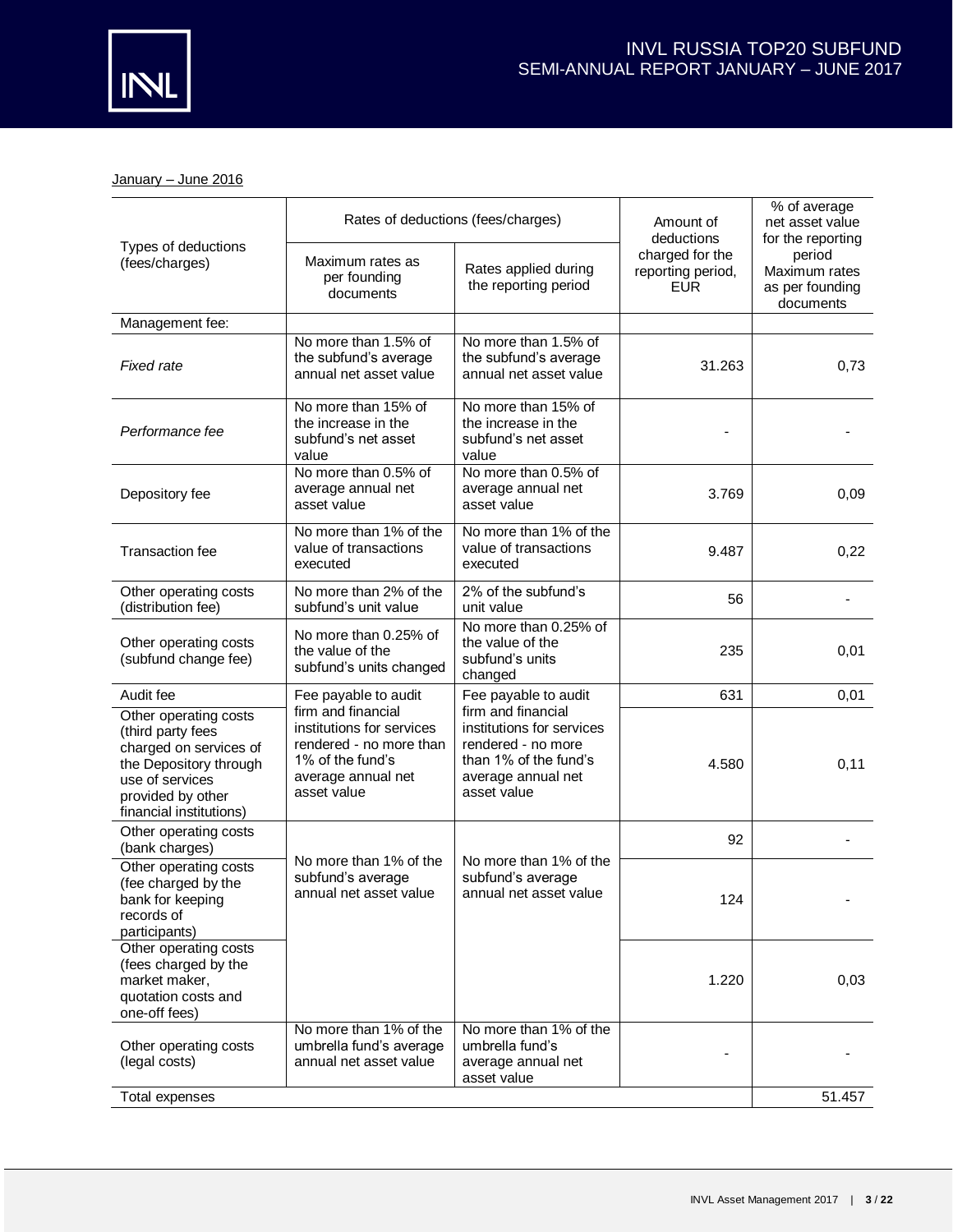

8. Intermediary fee:

Information is provided in Note 9.

9. Information on all existing arrangements on distributions and hidden commission fees:

Over the reporting period, the management company did not enter into any formal or informal arrangements on distributions, nor any hidden commission fees were applied to the subfund.

10. Illustration of impact of deductions on investor's ultimate return on investments:

Information is provided on the annual report.

## **IV. INFORMATION ON THE INVESTMENT PORTFOLIO OF THE COLLECTIVE INVESTMENT UNDERTAKING**

11. Structure of investment portfolio at the end of the reporting period:

Information is provided in Note 4.

12. Breakdown of investments by the criteria that meet the investment strategy:

Information is provided in Note 5.

13. Transactions involving derivative financial instruments conducted over the reporting period, other than those referred to in section 11 herein:

Information is provided in Note 8.

14. Types of derivative financial instruments referred to in section 11 of the Annex, the related risks and quantitative limits and methods used to assess the risks incurred by the collective investment undertaking in relation to transactions involving derivative financial instruments. Description of how derivative financial instrument may be used to hedge investment instrument transaction (position) against risk:

Information is provided in Note 9.

15. Total value of liabilities arising on transactions involving derivative financial instruments at the end of the reporting period:

Information is provided in Note 10.

16. Risk extent related to derivative financial instruments taken by the master collective investment undertaking: the sum of the direct potential risk extent of the feeder collective investment undertaking and the actual derivative financial instruments risk of the master collective investment undertaking that is proportional to the feeder collective investment undertaking's investments in the master undertaking, and the sum of the direct potential risk extent of the feeder collective investment undertaking and the extent of potential maximum risk that was taken by the master collective investment undertaking according to transactions in derivative financial instruments and that was determined in the founding documents of the master collective investment undertaking and that is proportional to the feeder collective investment undertaking's investments to the master undertaking.

The subfund is a non-master collective investment undertaking.

17. Analysis of the current investment portfolio's compliance (non-compliance) with the collective investment undertaking's investment strategy (investment trends, investment specialization, geographical area, etc.):

Structure of investment portfolio is provided in Note 5.

18. Factors that had the major impact on the structure of investment portfolio and changes in its value over the reporting period:

Information is provided in Note 4.

## **V. RETURN ON IVESTMENTS AND RISK INDICATORS OF THE COLLECTIVE INVESTMENT UNDERTAKING**

19. Benchmark index (if selected) and its brief description:

Information is provided on the annual report.

20. Change in value of unit (share) for the same period, change in annual return (gross and net) on investments, and change in value of benchmark index (if selected), and other indicators over the last 10 years of the subfund's operation. If the collective investment undertaking operated for a period shorter than 10 years, return on investments for the period during which the portfolio was managed:

Information is provided on the annual report.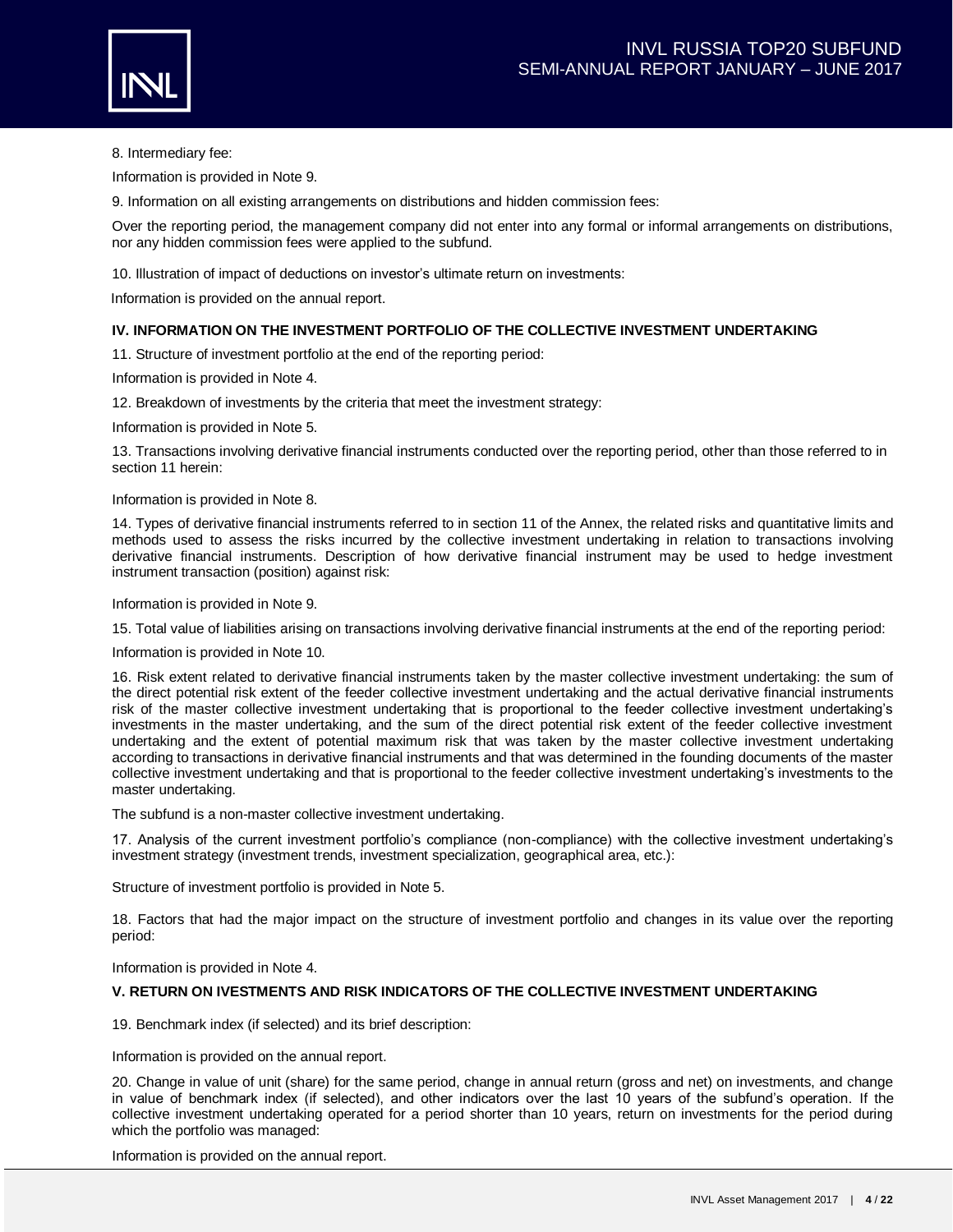

21. Average return on investments, average change in value of investment unit and average change in value of benchmark index (if selected) over the last three, five, ten years (average net return on investments, average change in value of unit and average change in value of benchmark index are calculated as a geometric mean of annual changes in net return on investments, annual changes in value of unit and annual changes in value of benchmark index, respectively):

Information is provided on the annual report.

22. Other indicators showing the risks pertaining to the investment portfolio:

Information is provided on the annual report.

## **VI. FINANCIAL POSITION OF THE COLLECTIVE INVESTMENT UNDERTAKING**

23. The financial statements of the collective investment undertaking have been prepared in accordance with the requirements of the Lithuanian laws and legal acts:

- 23.1. Statement of net assets;
- 23.2. Statement of changes in net assets;
- 23.3. Explanatory notes.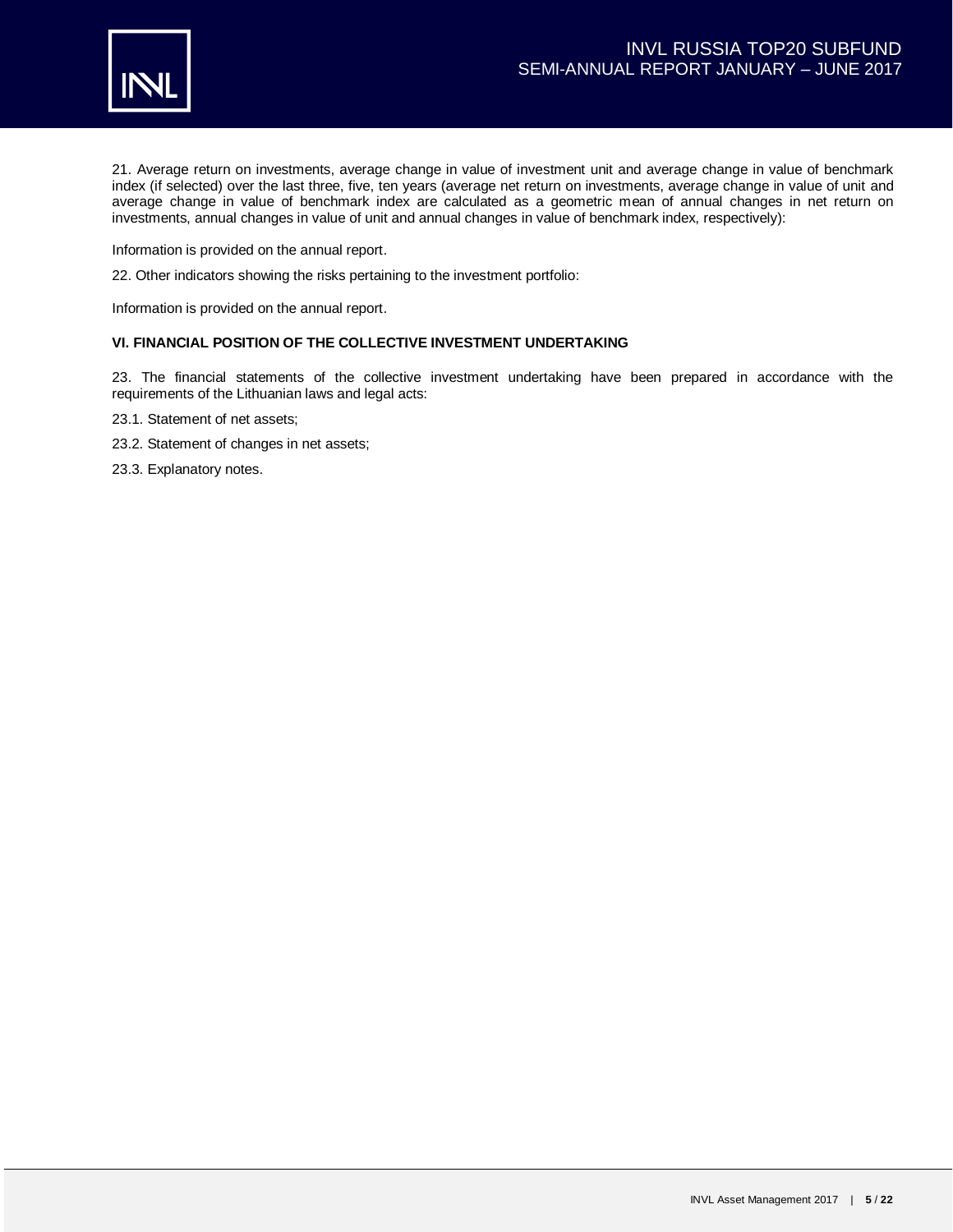

# INVL ASSET MANAGEMENT UAB

126263073, Gynėjų str. 14, Vilnius

# **INVL RUSSIA TOP20 SUBFUND**

## **STATEMENT OF NET ASSETS AS AT 30 JUNE 2017**

| <b>No</b> | <b>Assets</b>                                                                           | <b>Note No</b> | <b>Financial year</b> | <b>Previous financial</b><br>vear |
|-----------|-----------------------------------------------------------------------------------------|----------------|-----------------------|-----------------------------------|
| А.        | <b>ASSETS</b>                                                                           |                | 9.414.958             | 25.615.523                        |
| 1.        | <b>CASH</b>                                                                             | 4              | 1.013.372             | 1.499.447                         |
| 2.        | <b>TIME DEPOSITS</b>                                                                    |                |                       |                                   |
| 3.        | MONEY MARKET INSTRUMENTS                                                                |                |                       |                                   |
| 3.1.      | <b>Treasury bills</b>                                                                   |                |                       |                                   |
| 3.2.      | Other money market instruments                                                          |                |                       |                                   |
| 4.        | <b>TRANSFERABLE SECURITIES</b>                                                          | 4,6            | 8.349.930             | 24.046.594                        |
| 4.1.      | Non-equity securities                                                                   |                |                       |                                   |
| 4.1.1.    | Non-equity securities issued or guaranteed by<br>governments and central banks          |                |                       |                                   |
| 4.1.2.    | Other non-equity securities                                                             |                |                       |                                   |
| 4.2.      | <b>Equity securities</b>                                                                | 4.6            | 8.349.930             | 24.046.594                        |
| 4.3.      | Investment units and shares of other collective<br>investment undertakings              |                |                       |                                   |
| 5.        | <b>PREPAYMENTS</b>                                                                      |                |                       |                                   |
| 6.        | <b>AMOUNTS RECEIVABLE</b>                                                               | 4              | 51.656                | 69.482                            |
| 6.1.      | Amounts receivable from sale of investments                                             |                |                       |                                   |
| 6.2.      | Other amounts receivable                                                                | 4              | 51.656                | 69.482                            |
| 7.        | <b>INVESTMENT AND OTHER ASSETS</b>                                                      |                |                       |                                   |
| 7.1.      | Investment assets                                                                       |                |                       |                                   |
| 7.2.      | Derivative financial instruments                                                        |                |                       |                                   |
| 7.3.      | Other assets                                                                            |                |                       |                                   |
| <b>B.</b> | <b>LIABILITIES</b>                                                                      | 4              | 119.663               | 611.448                           |
| 1.        | Amounts payable                                                                         | $\overline{4}$ | 119.663               | 611.448                           |
| 1.1.      | Amounts payable for financial and investment<br>assets                                  | $\overline{4}$ | 98.319                | 278.185                           |
| 1.2.      | Amounts payable to management company<br>and depository                                 | 4              | 17.128                | 130.339                           |
| 1.3.      | Other payables                                                                          | 4              | 4.216                 | 202.924                           |
| 2.        | Accrued charges                                                                         |                |                       |                                   |
| 3.        | Borrowings from credit institutions                                                     |                |                       |                                   |
| 4.        | Liabilities under contracts on derivative financial<br>instruments                      |                |                       |                                   |
| 5.        | Other liabilities                                                                       |                |                       |                                   |
| C.        | <b>NET ASSETS</b>                                                                       | $\overline{2}$ | 9.295.295             | 25.004.075                        |
|           | The accompanying explanatory notes form an integral part of these financial statements. |                |                       |                                   |

# General Director **Contracts** Darius Šulnis **Contracts** 31 August 2017 (signature) Head of Funds Accounting **Austra Montvydaite** 31 August 2017 (signature)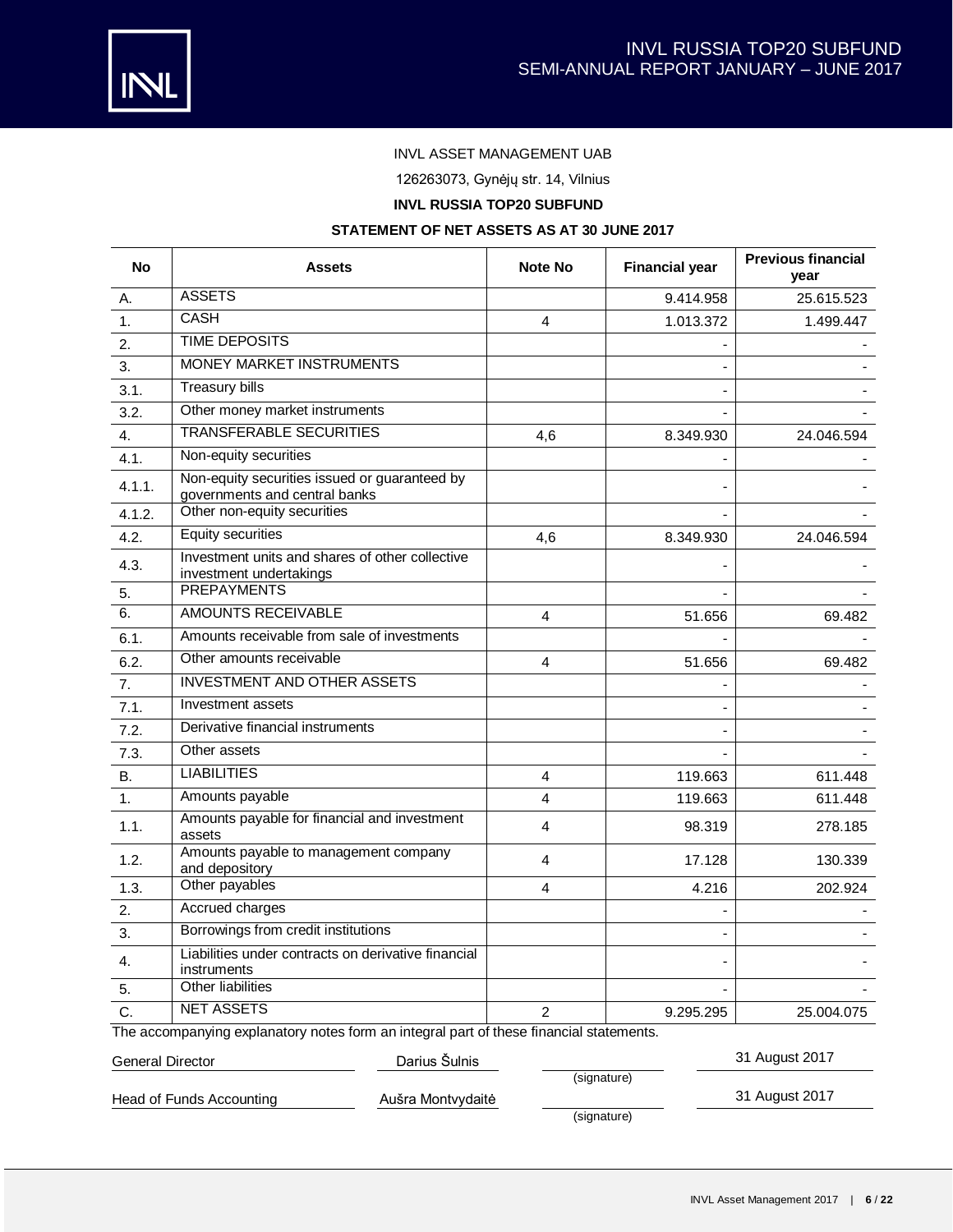



# INVL ASSET MANAGEMENT UAB

126263073, Gynėjų str. 14, Vilnius

# **INVL RUSSIA TOP20 SUBFUND**

### **STATEMENT OF CHANGES IN NET ASSETS FOR JANUARY – JUNE 2017**

| <b>No</b> | <b>Assets</b>                                                      |                | <b>Financial year</b> | <b>Previous</b><br>financial year |
|-----------|--------------------------------------------------------------------|----------------|-----------------------|-----------------------------------|
| 1.        | NET ASSET VALUE AT 1 JANUARY                                       | 2              | 25.004.075            | 2.737.627                         |
| 2.        | <b>INCREASE IN NET ASSET VALUE</b>                                 |                |                       |                                   |
| 2.1.      | Contributions of participants                                      | 3              | 4.944.365             | 4.953.578                         |
| 2.2.      | Transfers from other funds                                         | 3              | 98.962                | 95.902                            |
| 2.3.      | Guarantee contributions                                            |                |                       |                                   |
| 2.4.      | Investment income                                                  |                | 103.751               | 71.257                            |
| 2.4.1.    | Interest income                                                    |                |                       |                                   |
| 2.4.2.    | <b>Dividends</b>                                                   |                | 103.751               | 71.257                            |
| 2.4.3.    | Rental income                                                      |                |                       |                                   |
| 2.5.      | Gain on change in value and sale of investments                    | 6              | 7.190.962             | 3.783.828                         |
| 2.6.      | Foreign exchange gain                                              |                | 261.744               | 76.927                            |
| 2.7.      | Gain on transactions involving derivative financial<br>instruments |                |                       |                                   |
| 2.8.      | Other increases in net asset value                                 |                |                       |                                   |
|           | TOTAL INCREASE IN NET ASSET VALUE                                  |                | 12.599.784            | 8.981.492                         |
| 3.        | DECREASE IN NET ASSET VALUE                                        |                |                       |                                   |
| 3.1.      | Payments to participants                                           | 3              | 18.869.250            | 1.408.516                         |
| 3.2.      | Transfers to other funds                                           | 3              | 44.759                | 79.474                            |
| 3.3.      | Loss on change in value and sale of investments                    | 6              | 8.805.892             | 2.825.037                         |
| 3.4.      | Foreign exchange loss                                              |                | 313.395               | 82.091                            |
| 3.5.      | Loss on transactions involving derivative financial<br>instruments |                |                       |                                   |
| 3.6.      | Management costs                                                   |                | 275.268               | 51.457                            |
| 3.6.1.    | Fee to management company                                          |                | 216.418               | 31.554                            |
| 3.6.2.    | Fee to depository                                                  |                | 15.096                | 3.769                             |
| 3.6.3.    | Fee to intermediaries                                              | 9              | 29.665                | 9.487                             |
| 3.6.4.    | Audit fee costs                                                    |                | 1.695                 | 631                               |
| 3.6.5.    | Interest costs                                                     |                |                       |                                   |
| 3.6.6.    | Other costs                                                        |                | 12.394                | 6.016                             |
| 3.7.      | Other decreases in net asset value                                 |                |                       | 54                                |
| 3.8.      | Reimbursement of costs (-)                                         |                |                       |                                   |
|           | TOTAL DECREASE IN NET ASSET VALUE                                  |                | 28.308.564            | 4.446.629                         |
| 4.        | Change in value of net assets                                      |                | (15.708.780)          | 4.534.863                         |
| 5.        | Profit appropriation                                               |                |                       |                                   |
| 6.        | NET ASSET VALUE AT 30 JUNE                                         | $\overline{c}$ | 9.295.295             | 7.272.490                         |

The accompanying explanatory notes form an integral part of these financial statements.

General Director **Contracts** Darius Šulnis **Contracts** 31 August 2017

Head of Funds Accounting Aušra Montvydaitė (Burno Australia) 131 August 2017

(signature)

(signature)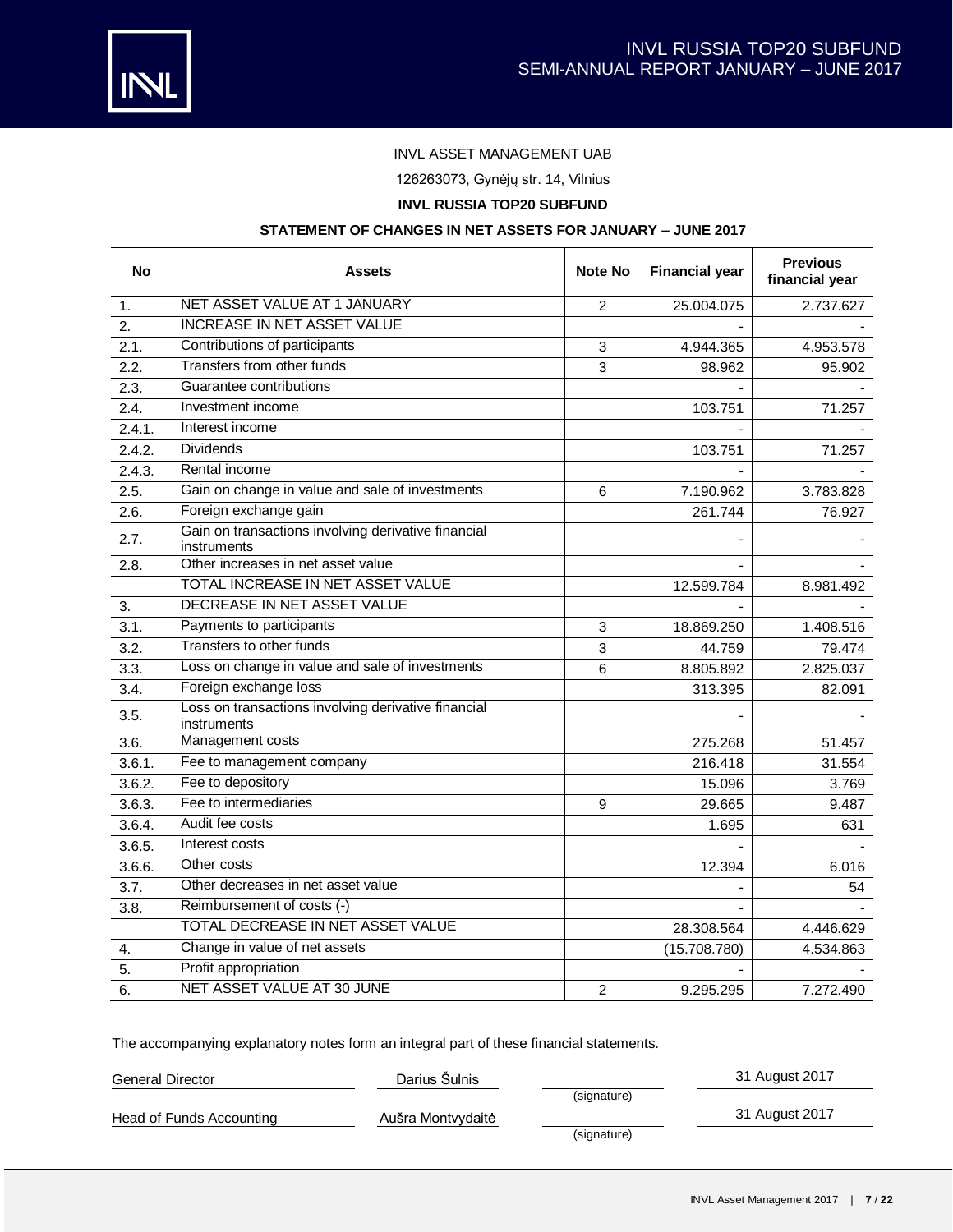

## INVL ASSET MANAGEMENT UAB 126263073, Gynėjų str. 14, Vilnius

### **INVL RUSSIA TOP20 SUBFUND**

## **Explanatory notes to the semi-annual financial statements for January – June 2017**

23.3.1. General information:

Details of the collective investment undertaking:

| Name                                                                                                                                                                   | <b>INVL Russia TOP20 Subfund</b>                                                                                                                                |  |  |
|------------------------------------------------------------------------------------------------------------------------------------------------------------------------|-----------------------------------------------------------------------------------------------------------------------------------------------------------------|--|--|
| Type, legal form                                                                                                                                                       | Open-ended type special investment fund for investments in transferable<br>securities, with no rights of a legal entity                                         |  |  |
| Date on which the Securities<br>Commission (currently the Bank of<br>Lithuania) approved the documents<br>on the formation of the collective<br>investment undertaking | 29 October 2010                                                                                                                                                 |  |  |
| Duration of operation                                                                                                                                                  | Indefinite period                                                                                                                                               |  |  |
| Location                                                                                                                                                               | Vilnius                                                                                                                                                         |  |  |
| Details of the management company:                                                                                                                                     |                                                                                                                                                                 |  |  |
| Name                                                                                                                                                                   | <b>INVL Asset Management UAB</b>                                                                                                                                |  |  |
| Company code                                                                                                                                                           | 126263073                                                                                                                                                       |  |  |
| Office address                                                                                                                                                         | Gynėjų str. 14, LT-01109 Vilnius                                                                                                                                |  |  |
| Register at which all data about the<br>undertaking is stored and compiled                                                                                             | State enterprise Centre of Register, Vilnius branch                                                                                                             |  |  |
| Telephone number                                                                                                                                                       | 8700 55 959                                                                                                                                                     |  |  |
| Fax number                                                                                                                                                             | 8 5 279 06 02                                                                                                                                                   |  |  |
| Email address                                                                                                                                                          | info@invl.com                                                                                                                                                   |  |  |
| Website address                                                                                                                                                        | www.invl.com                                                                                                                                                    |  |  |
| License No                                                                                                                                                             | <b>VIK-005</b>                                                                                                                                                  |  |  |
| Manager of the collective investment<br>undertaking, other individuals making<br>investment decisions                                                                  | Vytautas Plunksnis - Member of the Investment Committee;<br>Vaidotas Rūkas - Director of the Investment Management Department;<br>Dainius Bložė – Fund Manager. |  |  |

Details of the depository:

| Name             | SEB bankas AB                      |
|------------------|------------------------------------|
| Company code     | 112021238                          |
| Office address   | Gedimino ave. 12, LT-01103 Vilnius |
| Telephone number | $(8-5)$ 268 28 00                  |
| Fax number       | $(8-5)$ 268 23 33                  |

Details of the audit company engaged to audit the annual financial statements:

| Name             | PricewaterhouseCoopers UAB         |
|------------------|------------------------------------|
| Company code     | 111473315                          |
| Office address   | J. Jasinskio 16B. LT-03163 Vilnius |
| Telephone number | $(8-5)$ 239 2300                   |

Listing

Subfund has been listed on OMX Stock Exchange with effect from September 2013.

## Reporting period

From 1 January 2017 to 30 June 2017.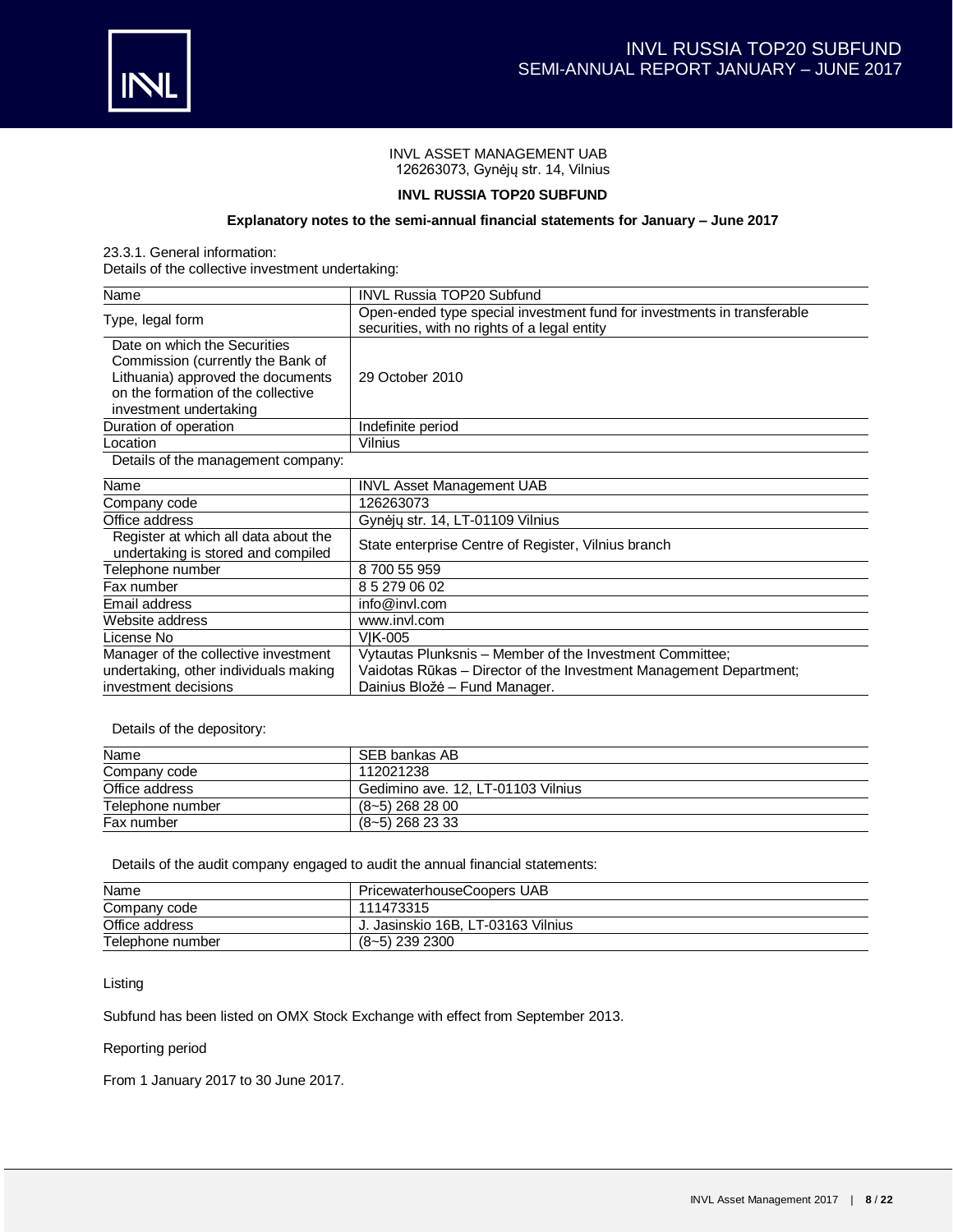

### 23.3.2. Accounting policies:

#### Regulatory legislation adopted in the preparation of the financial statements

INVL Asset Management UAB manages the assets of the subfund, keeps the subfund's accounting records and prepares its financial statements in compliance with Business Accounting Standards (BAS), Lithuanian Law on Accounting, Lithuanian Law on Collective Investment Undertakings and other legal acts.

The fund's assets are denominated in the euros, however, investments may be made in different foreign currencies. The management company uses derivative financial instruments to mitigate the negative effects of fluctuations in foreign exchange rates.

#### Policies for recognition of increase and decrease in assets and liabilities

Calculation of net asset value (NAV) includes as follows:

- value of assets:
- value of liabilities:
- difference between the value of assets and the value of liabilities reflects the value of net assets.

Calculation of assets and liabilities is based on their fair value, which reflects the value of net assets, at which the sale of these assets are mostly probable.

Financial assets are recorded when the subfund receives or obtains a contractual right to receive cash or any other financial assets. Planned transactions, guarantees and sureties received are not recognized as assets of the subfund for as long as they do not meet the definition criteria of financial assets.

Transactions in financial instruments are included in the NAV prevailing at the date on which the transaction was concluded, except for:

- when at the date of the transaction it is not possible to determine necessary details relating to the inclusion of the transaction in the NAV, such as the quantity or the price of the financial instrument. In this case transactions are included upon the receipt of the confirmation on the concluded transaction;
- due to other significant reasons transaction in financial instruments may be included in the NAV at the settlement date.

Financial liabilities are recorded when the subfund assumes a commitment to pay cash or any other financial assets. Planned transactions, guarantees and sureties granted but not yet executable are not recognized as liabilities of the subfund for as long as they do not meet the definition criteria of financial liabilities.

Liabilities are calculated in line with the requirements of Business Accounting Standards. Liabilities (or part of them) are written off only when they extinguish, i.e. when contractual liabilities are settled, annulled or have expired.

When calculating the value of net assets, transactions whose existence and performance or the results' documentation in accordance with the procedure established by the Lithuanian legal acts are related to foreign currencies are translated to the euros in the accounting using a foreign exchange reference rate published by the European Central Bank, and where such foreign exchange reference rate is not published by the European Central Bank, using the foreign exchange reference rate published by the Bank of Lithuania, unless otherwise prescribed by law.

#### Investment valuation methods, investment revaluation intervals

The fair value of financial instruments traded on regulated markets of the Baltic states (NASDAQ OMX Vilnius, NASDAQ OMX Riga, NASDAQ OMX Tallinn) and the fair value of financial instruments traded on other than aforementioned regulated markets is determined with reference to the closing price, except when:

- the financial instruments have been quoted on several regulated markets, in which case their fair value is based on the inputs of the regulated market, which has a higher liquidity, regularity and frequency of trade in these financial instruments;
- based on the defined criteria, it is impossible to select reasonably the market, the inputs of which should be used to determine the fair value of the financial instrument, in which case the fair value is based on the inputs of the regulated market, in which the issuer's registered place of business is located;
- the financial instrument has not been quoted during the last trading session, in which case the fair value is based on the last known average market price or closing price, however not more than 30 calendar days ago, if no events have occurred since the last trading date that would make the current market price significantly lower or higher than the last known price;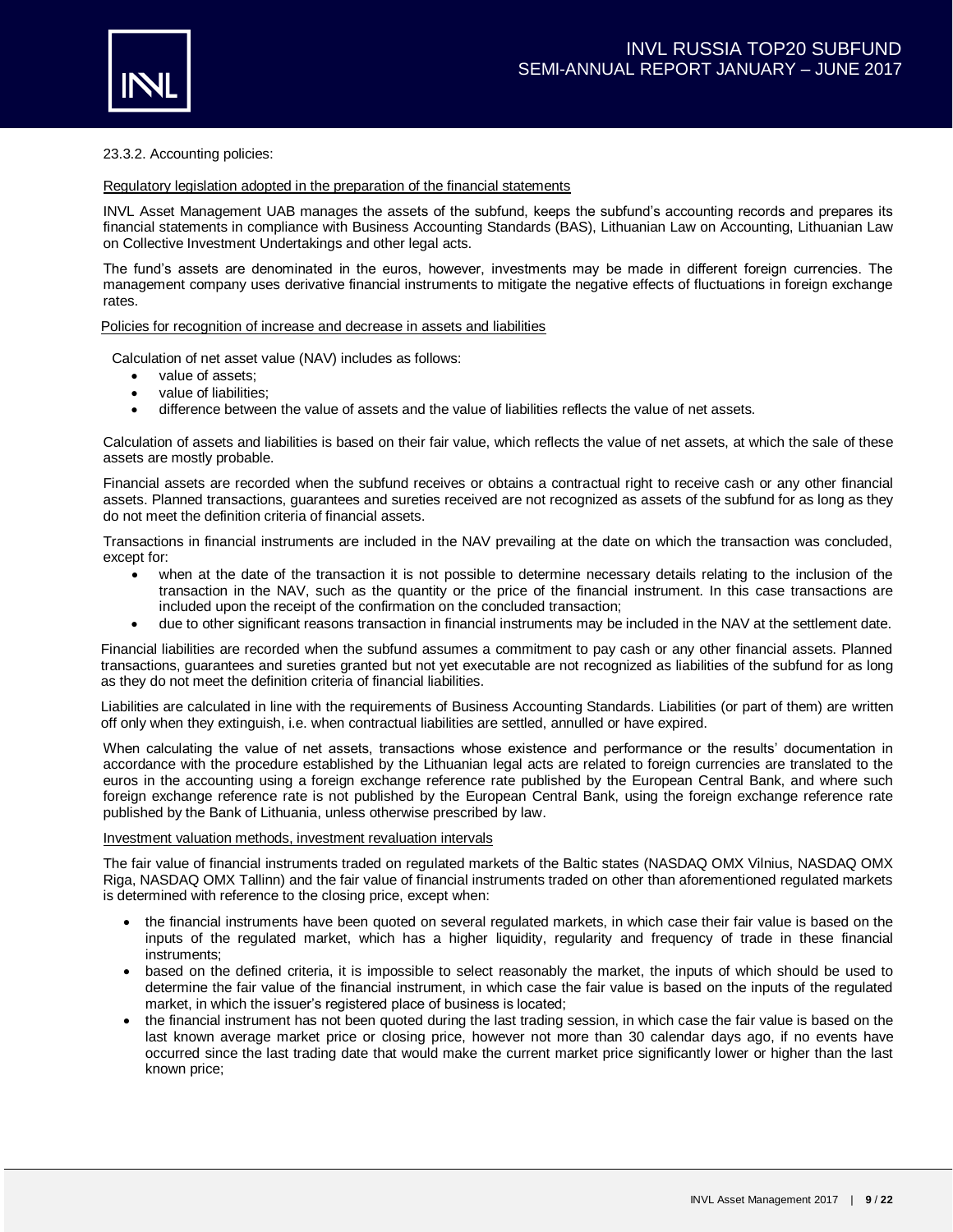

#### 23.3.2. Accounting policies (continued)

• the financial instrument has not been quoted for more than 30 calendar days as at the valuation date or has been quoted less frequently than defined in the management company's procedure for the calculation of the subfund's net assets, in which case the fair value is determined similarly as for the financial instruments that are not traded on regulated markets.

The procedure for valuation of financial instruments that are not traded on regulated markets is as follows:

Equity securities:

- based on the valuation of independent business valuer qualified to be engaged in such activities, unless no more than 1 year has passed after the valuation and no events have occurred after the valuation that would make the current market price significantly lower or higher than that determined by the valuer;
- when the above-mentioned valuation is not available or the above-mentioned conditions are not met, the valuation is based on earnings (before tax) per share (using the weighted average number of shares in issue during a certain period) of a comparable company multiplied by earnings per share of the company in question;
- when due to certain reasons the above-mentioned valuation techniques cannot be used, the valuation is based on the probable selling price determined under the selected valuation technique defined in the management company's procedure for the calculation of the subfund's net asset value, which is generally accepted and widely applied in the finance market;

The valuation of non-equity securities and money market instruments is made in accordance with the methodology for the calculation of net asset value adopted by the Bank of Lithuania or based on the following valuation techniques if they reflect more accurately the value of these financial statements.

Non-equity securities:

- profitability of securities of the Republic of Lithuania is determined with reference to the average profitability, given the lowest bid price and the highest ask price for particular issue of securities on that day provided by at least three primary dealers (SEB bankas AB, DNB bankas AB, Swedbank AB);
- the fair value of foreign securities and non-quoted securities is determined under one of the following methods:
- based on profitability data and (or) prices provided by Bloomberg, Reuters or any other international news agencies, information sources;
- based on the value of securities with analogous maturity, analogous rating and similar issue conditions;
- based on the probable selling price determined under the valuation technique of relevant financial instrument defined in the management company's procedure for the calculation of the subfund's net asset value;
- where it is impossible to determine the price of securities based on the above-mentioned methods, the value of securities is determined under the accumulated interest method (by amortising the value of securities).

The official source of the valuation of a specific financial instrument is agreed between the management company and the depository in the manner established in the agreement signed with the depository.

The value of derivate financial instrument is determined with reference to the last market price of previous analogous transaction, provided there were no significant changes in economic circumstances over the period from the date of transaction to the date of valuation. If this condition is not met, the valuation is based on the probable selling price determined under the selected valuation technique defined in the management company's procedure for the calculation of the subfund's net asset value, which is generally accepted and widely applied in the finance market;

The valuation of units (shares) of collective investment undertakings is based on the last quoted redemption price;

The valuation of time deposits held in banks is based on the amortised cost.

The valuation of cash and cash held in credit institutions is based on the nominal value;

The valuation of money market instruments with the redemption term or the remaining time to redemption not longer than 397 days or with yields regularly updated in line with money market conditions at least once during 397 days, or the risk of which (including credit and interest rate risks) is very similar to the risk of financial instruments, the redemption term and yields of which satisfy the aforementioned characteristics, may be based on the amortised cost method.

The valuation of other assets is based on the probable selling price determined under the selected valuation technique defined in the management company's procedure for the calculation of the subfund's net asset value, which is generally accepted and widely applied in the finance market.

The valuation of all investments is conducted on each business day.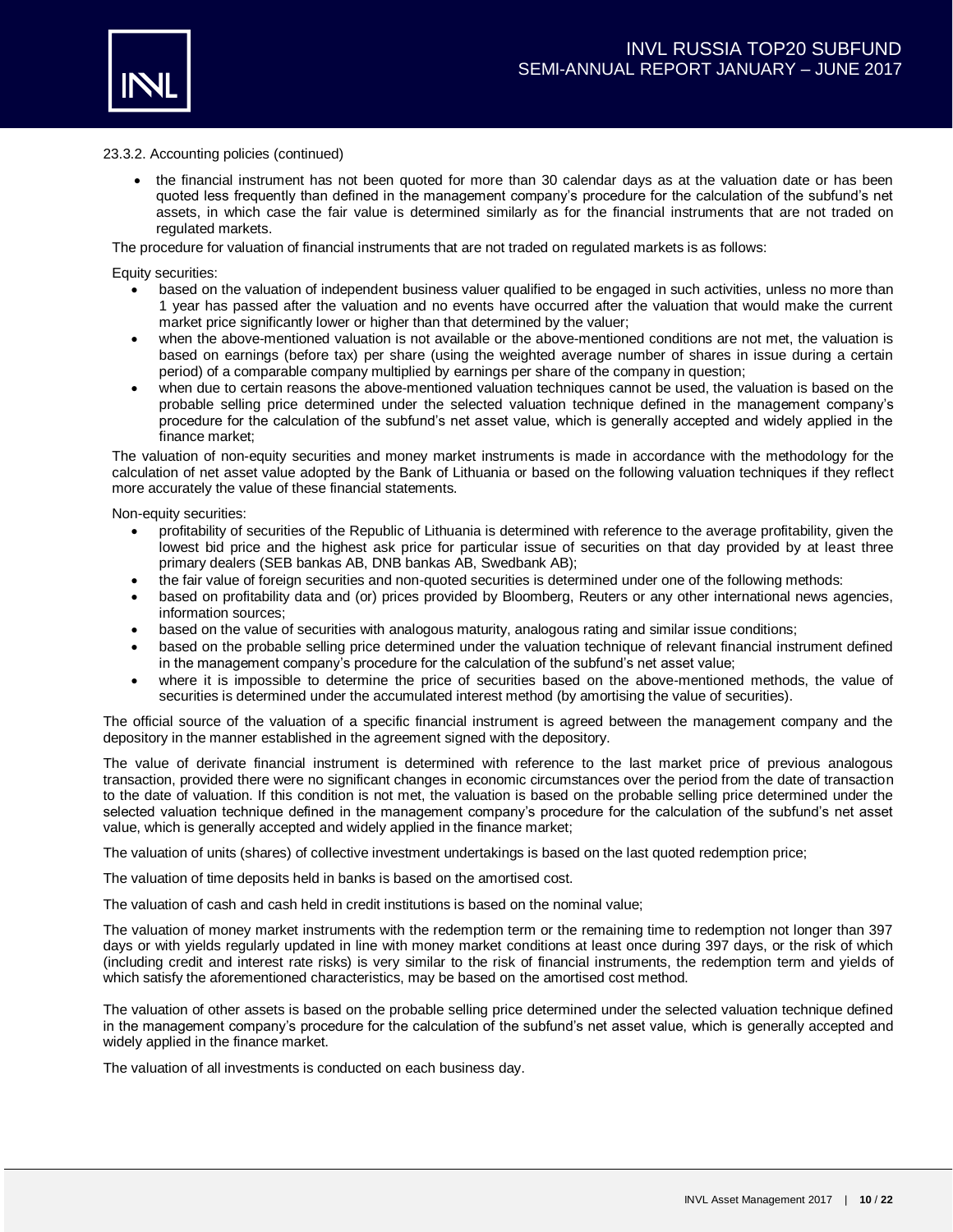



### 23.3.2. Accounting policies (continued)

#### Rules on valuation of investment units

The initial value of the subfund's unit, which was available before the first calculation of net asset value, was equal to EUR 28.9620.

The subfund's net asset value for the current day is calculated by midday (12am) of the following day.

The value of the subfund's unit is calculated by dividing the subfund's net asset value by the number of all subfund's units in issue as at the date of calculation. The total value of all units of the subfund is always equal to the subfund's net asset value. The value of the subfund's unit is determined as four figures after the decimal point and rounded according to the mathematical rules of rounding.

The value of the subfund's unit is announced not later than by midday (12am) of the following day after the calculation of net asset value, on the website at address www.invl.com.

#### Cash and time deposits:

Cash includes cash balances at accounts opened with credit institutions, overnight deposits and deposits with undefined maturity the repayment of which may be demanded in full or in part at any time without losing accumulated interest thereon (demand deposits).

Time deposits include a deposit amount with the specific deposit repayment date indicated in the deposit agreement, including the deposits with maturity of three months or less that cannot be taken from the account opened with the credit institutions without losing accumulated interest thereon. Time deposits are shown with accumulated interest thereon.

#### Amounts receivable and amounts payable:

Amounts receivable represent amounts due to the subfund on sale of investments, amounts due on guarantee contributions and other amounts receivable under contracts. Amounts receivable also include amounts due from the management company that upon receipt are deducted from expenses for the reporting period, other than those defined in the subfund's rules or which exceed the established limits.

Amounts payable represent amounts due to other subfunds to which the participant move, amounts due to the participants or their beneficiaries, amounts due to the distributors, amounts payable under the service agreement, and other amounts payable and receivable not specified elsewhere.

#### Subsequent events

All significant events that occurred after the end of the reporting period are disclosed in Note 15 of the explanatory notes.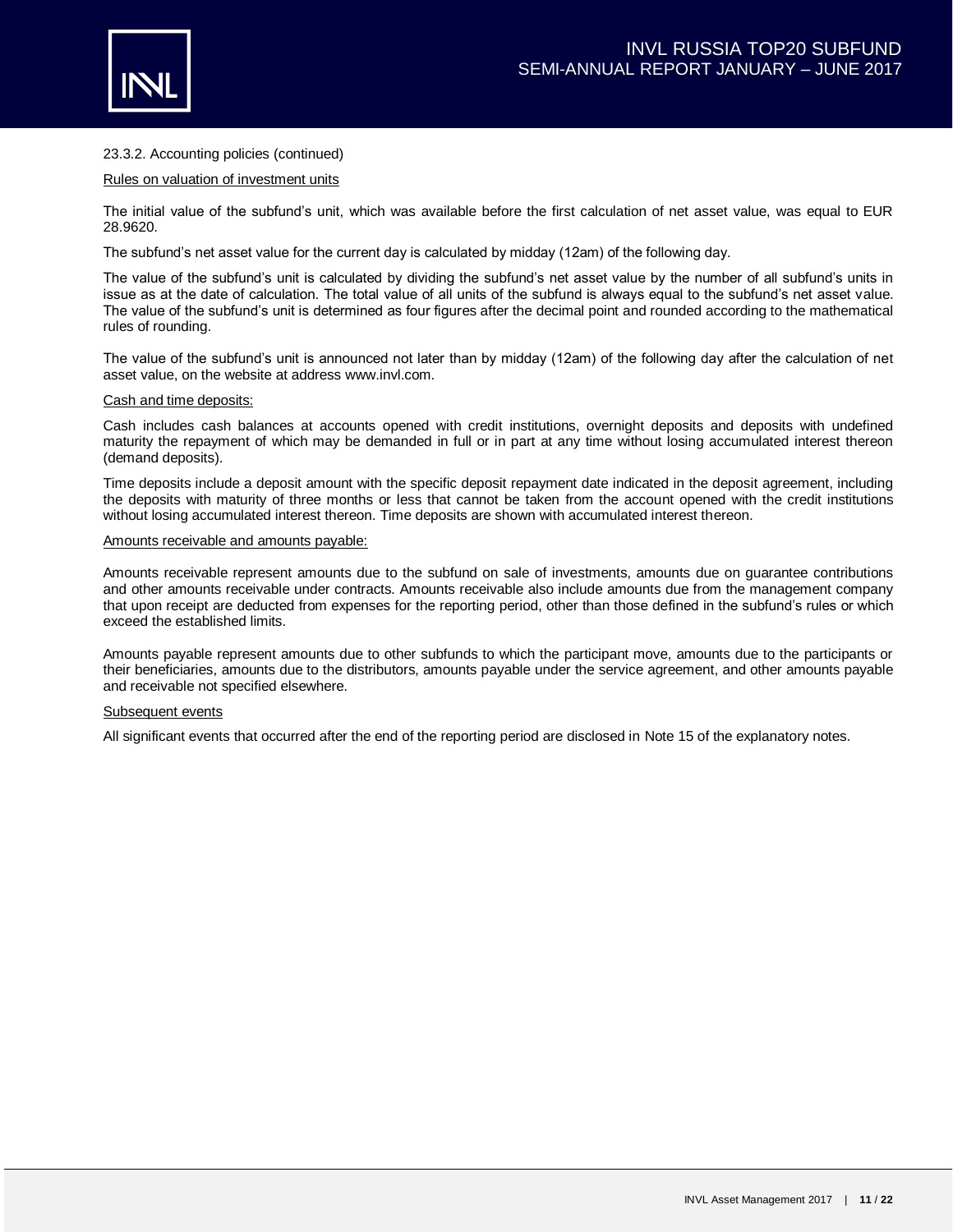

23.3.3. Notes to the financial statements:

Note 1. Significant financial statement amounts and reasons for their change:

Historically the size of the Fund has fluctuated. Many of the Fund's participants invest or withdraw money on the basis of trends in the Russian market. During 2016 the Russian equity market rose and the assets of the Fund grew 9 times over, mainly due to inflows. In the first half of this year, a significant number of the Fund's investors – disappointed that the economic sanctions imposed on Russia by the U.S. and the European Union were not removed (as was expected after Donald Trump's victory in the U.S. presidential elections) and by the negative return on Russian equities – redeemed fund units. Thus the Fund's NAV shrank in the first half of 2017 from EUR 24.8 million to EUR 8.1 million. The shares in the Fund's portfolio enjoy high liquidity, and that facilitates the smooth management of significant redemptions and inflows.

Note 2. Net asset value, number and value units

|                                | Opening balance at 1<br>January 2017 | Closing balance at 30<br>June 2017 | One year ago at 30<br>June 2016 | Two years ago at 30<br>June 2015 |
|--------------------------------|--------------------------------------|------------------------------------|---------------------------------|----------------------------------|
| Net asset value, EUR           | 25.004.075                           | 9.295.295                          | 7.272.490                       | 4.286.865                        |
| Unit value, EUR                | 31,1792                              | 27,1095                            | 22,4249                         | 20,6633                          |
| Number of units in circulation | 801.946,3833                         | 342.879,5840                       | 324.303,8918                    | 207.462,4319                     |

### Note 3. Number and value of units distributed and redeemed over the reporting period

|                                                                                          |                 | Current financial year | Previous financial year |            |  |
|------------------------------------------------------------------------------------------|-----------------|------------------------|-------------------------|------------|--|
|                                                                                          | Number of units | Value, EUR             | Number of units         | Value, EUR |  |
| Distributed (by converting<br>monetary funds into units)*                                | 168.815,2920    | 5.041.842              | 245.224,7143            | 5.049.188  |  |
| Redeemed (by converting units<br>into monetary funds)                                    | 627.882,0913    | 18.914.009             | 74.464,8697             | 1.487.990  |  |
| Difference between the number<br>and value of units (shares)<br>distributed and redeemed | (459.066,7993)  | (13.872.167)           | 170.759,8446            | 3.561.198  |  |

\*The value of distributed units (by converting monetary funds to investment units) does not correspond to the amounts of contributions of participants reported in the statement of changes in net assets (2.1. and 2.2.), because in the table above it excludes the distribution and subfund change fee (deductions are disclosed in section 7 herein)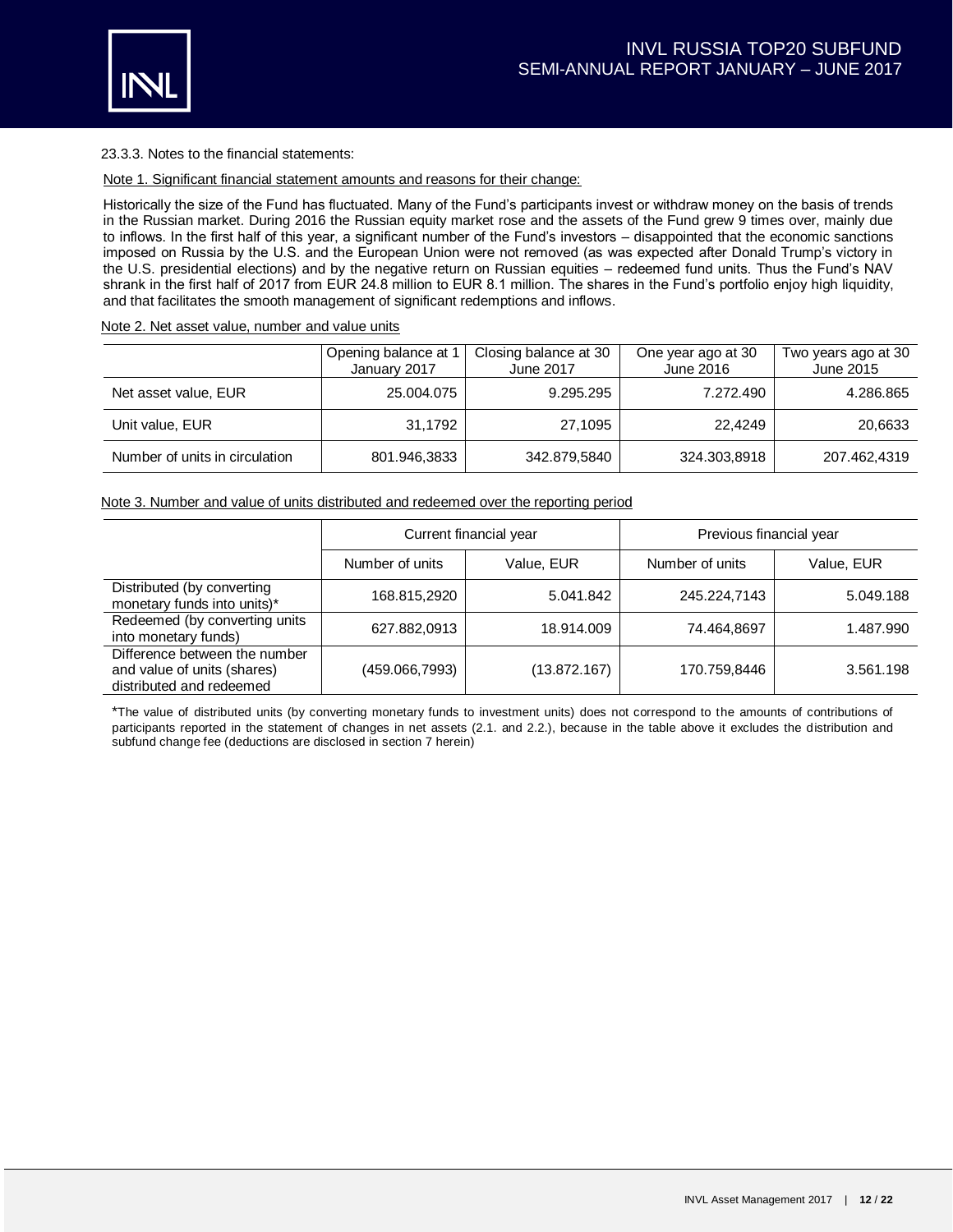# Note 4. Structure of investment portfolio

## 30 June 2017

| Issuer's name                                       | Country   | <b>ISIN code</b> | Quantity, items | Total acquisition value | Total market value | Share in net<br>assets,% |
|-----------------------------------------------------|-----------|------------------|-----------------|-------------------------|--------------------|--------------------------|
| Equity securities traded on other regulated markets |           |                  |                 |                         |                    |                          |
| <b>BANK ST PETERSBURG PJSC</b>                      | <b>RU</b> | RU0009100945     | 544.966         | 858.683                 | 464.797            | 5,00                     |
| LUKOIL PJSC-SPON ADR                                | <b>GB</b> | US69343P1057     | 20.741          | 989.746                 | 885.032            | 9,52                     |
| <b>GAZPROM PAO -SPON ADR</b>                        | GB        | US3682872078     | 117.500         | 536.865                 | 407.487            | 4,38                     |
| M VIDEO PJSC                                        | <b>RU</b> | RU000A0JPGA0     | 45.214          | 268.687                 | 263.623            | 2,84                     |
| X 5 RETAIL GROUP NV-REGS GDR                        | <b>GB</b> | US98387E2054     | 21.020          | 601.231                 | 638.170            | 6,87                     |
| SBERBANK PJSC - SPONSORED ADR                       | <b>GB</b> | US80585Y3080     | 92.200          | 976.423                 | 836.125            | 9,00                     |
| MOBILE TELESYSTEMS PJSC                             | <b>RU</b> | RU0007775219     | 53.400          | 214.483                 | 186.065            | 2,00                     |
| <b>GLOBALTRA-SPONS GDR REG S</b>                    | <b>GB</b> | US37949E2046     | 46.800          | 231.983                 | 311.645            | 3,35                     |
| SURGUTNEFTEGAS-SP ADR                               | <b>GB</b> | US8688612048     | 72.600          | 323.542                 | 273.530            | 2,94                     |
| ROSNEFT OIL CO PJSC-REGS GDR                        | <b>GB</b> | US67812M2070     | 87.186          | 501.884                 | 415.190            | 4,47                     |
| DIXY GROUP PJSC                                     | <b>RU</b> | RU000A0JP7H1     | 120.835         | 484.958                 | 387.639            | 4,17                     |
| FEDERAL GRID CO UNIFIED ENER                        | <b>RU</b> | RU000A0JPNN9     | 145.270.000     | 389.003                 | 369.972            | 3,98                     |
| AEROFLOT PJSC                                       | <b>RU</b> | RU0009062285     | 124.400         | 276.679                 | 360.998            | 3,88                     |
| ALROSA PJSC                                         | <b>RU</b> | RU0007252813     | 261.000         | 360.961                 | 335.652            | 3,61                     |
| <b>ACRON PJSC</b>                                   | <b>RU</b> | RU0009028674     | 8.064           | 435.423                 | 375.638            | 4,04                     |
| ETALON GROUP-GDR REG S                              | <b>GB</b> | US29760G1031     | 131.152         | 423.813                 | 413.118            | 4,44                     |
| <b>HALYK SAVINGS BANK-GDR REG S</b>                 | <b>GB</b> | US46627J3023     | 86.239          | 523.105                 | 699.705            | 7,53                     |
| NOVOLIPETSK STEEL PJSC-GDR                          | <b>GB</b> | US67011E2046     | 22.000          | 398.093                 | 373.188            | 4,01                     |
| GAZPROM NEFT-SPONSORED ADR                          | GB        | US36829G1076     | 26.284          | 430.851                 | 352.356            | 3,79                     |
| Total                                               |           |                  | 147.151.601     | 9.226.413               | 8.349.930          | 89,82                    |
| <b>Total equity securities</b>                      |           |                  | 147.151.601     | 9.226.413               | 8.349.930          | 89,82                    |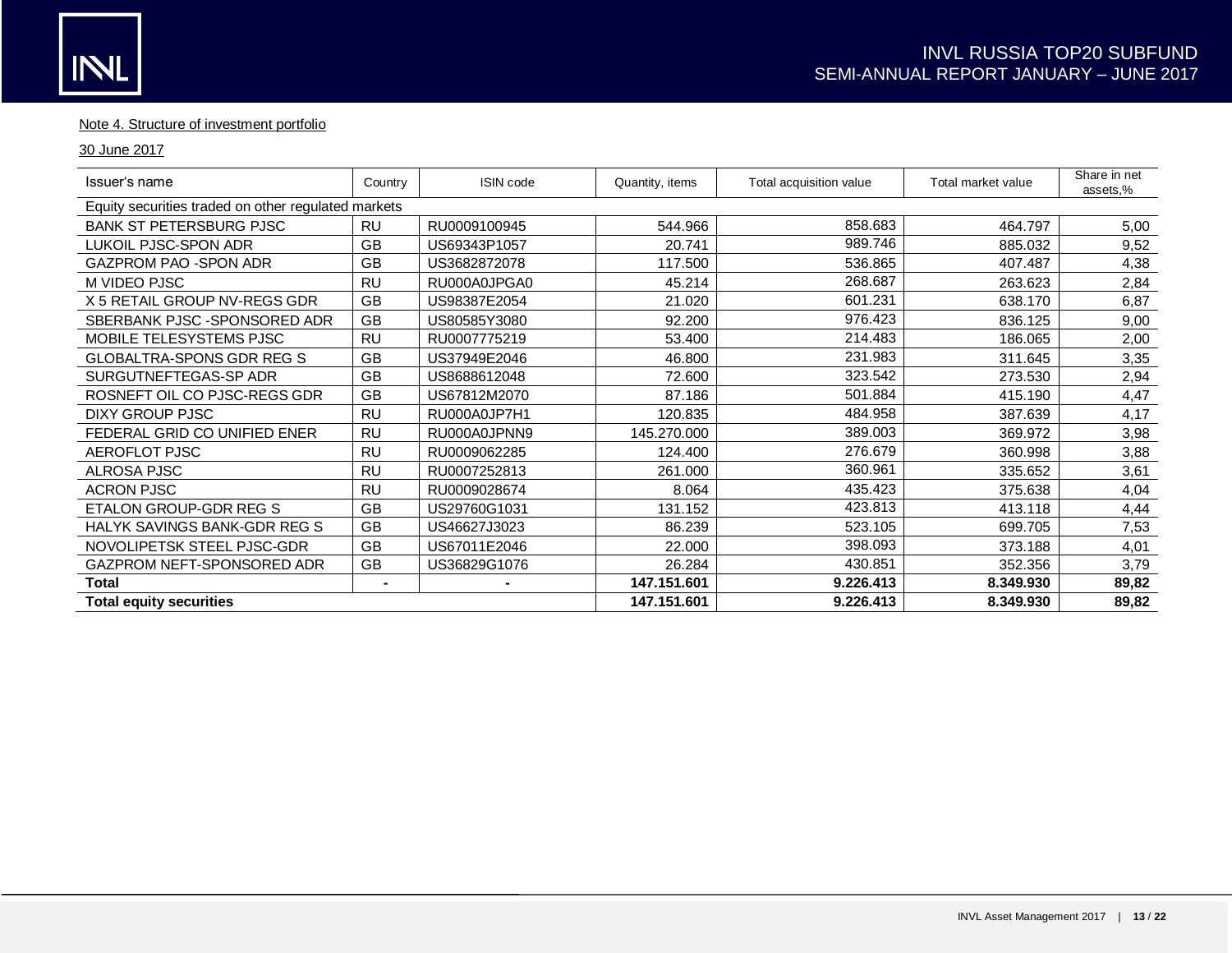#### Note 4. Structure of investment portfolio (continued)

| Name of the bank  | Currency   | Total market value | Interest rate            | Share in net assets, % |
|-------------------|------------|--------------------|--------------------------|------------------------|
| Cash              |            |                    |                          |                        |
| SEB bankas AB     | <b>EUR</b> | 412.773            |                          | 4,44                   |
| SEB bankas AB     | USD        | 558.045            |                          | 6,00                   |
| SEB bankas AB     | <b>RUB</b> | 42.554             |                          | 0,46                   |
| <b>Total cash</b> | -          | 1.013.372          | $\overline{\phantom{a}}$ | 10,90                  |

| Name                  | <b>Brief description</b>                                        | Total value | Intended purpose | Share in net assets, % |
|-----------------------|-----------------------------------------------------------------|-------------|------------------|------------------------|
| Amounts<br>receivable | Other amounts receivable                                        | 51.656      |                  | 0.56                   |
| Amounts payable       | Amounts payable for assets acquired                             | (98.319)    |                  | (1, 12)                |
| Amounts payable       | Amounts payable to the management company and the<br>depository | (17.128)    |                  | (0, 18)                |
| Amounts payable       | Other amounts pavable                                           | (4.216)     |                  | (0,05)                 |
| Total                 |                                                                 | (68.007)    |                  | (0, 79)                |

The fund's investment portfolio is in line with the fund's investment strategy.

The Fund invests in the shares of companies that operate in Russia and Kazakhstan. The Fund may also invest in companies that operate in other CIS countries and Georgia. As of mid-year the fund's main investments were in the energy, financial and mining sectors.

The change in the value of the Fund's investment portfolio was most impacted by the market prices of financial securities, which were influenced by fluctuations in the prices of oil and other commodities. Russian equities were negatively affected by economic sanctions imposed on Russia by the U.S. and the European Union.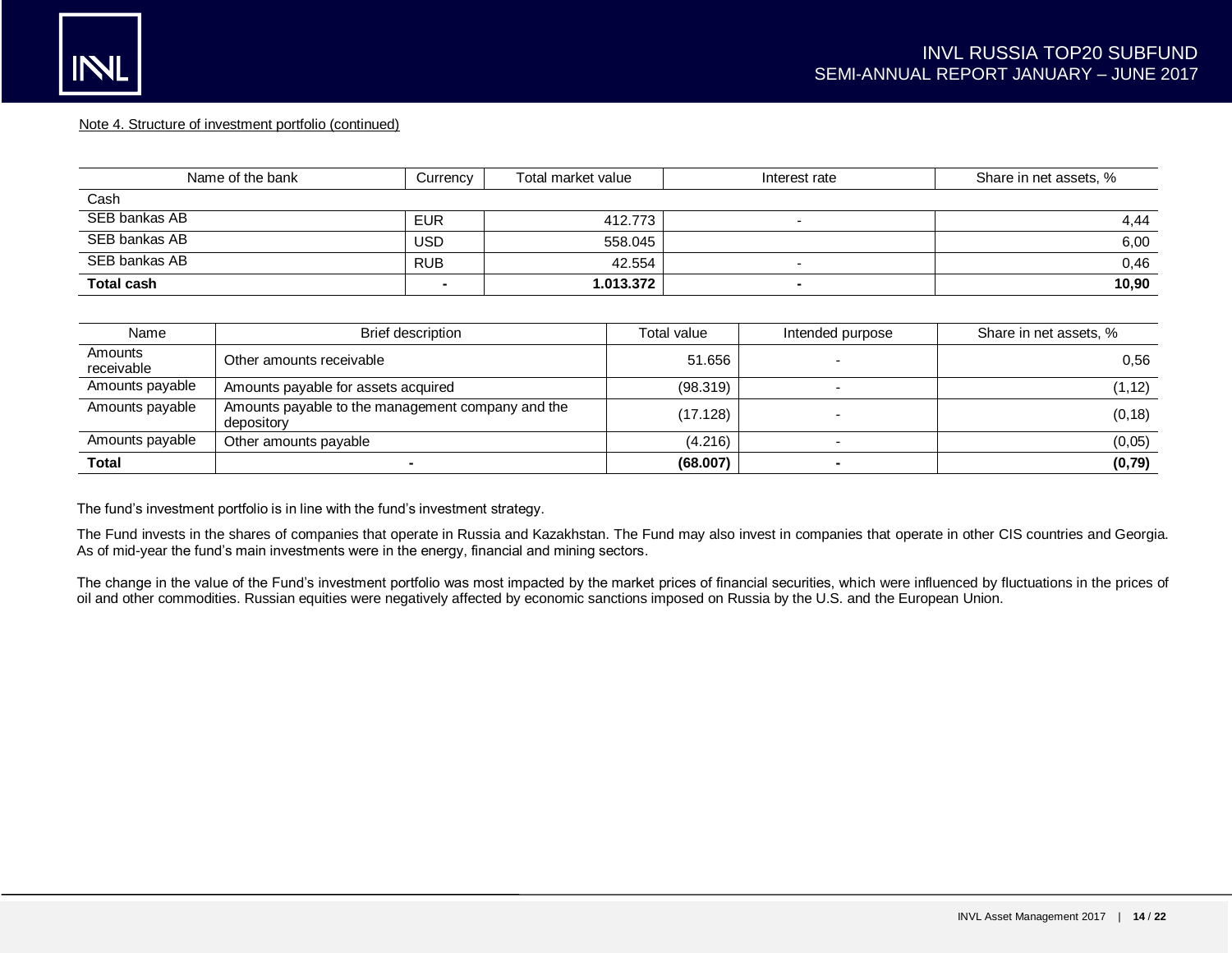## Note 4. Structure of investment portfolio (continued)

30 June 2016

| Issuer's name                                       | Country   | <b>ISIN</b> code | Quantity, items | Total acquisition<br>value | Total market value | Share in net<br>assets,% |
|-----------------------------------------------------|-----------|------------------|-----------------|----------------------------|--------------------|--------------------------|
| Equity securities traded on other regulated markets |           |                  |                 |                            |                    |                          |
| Sberbank                                            | <b>RU</b> | RU0009029540     | 79.000          | 105.386                    | 147.892            | 2,03                     |
| Bank St Petersburg OJSC                             | <b>RU</b> | RU0009100945     | 452.256         | 258.470                    | 329.428            | 4,53                     |
| Lukoil GDR                                          | <b>RU</b> | US69343P1057     | 16.541          | 592.071                    | 623.009            | 8,57                     |
| Gazprom GDR                                         | <b>RU</b> | US3682872078     | 143.000         | 628.155                    | 555.753            | 7,64                     |
| <b>MMC Norilsk Nickel ADR</b>                       | <b>RU</b> | US55315J1025     | 21.870          | 310.510                    | 262.085            | 3,60                     |
| <b>Tatnetf PAO</b>                                  | <b>RU</b> | US8766292051     | 10.698          | 278.133                    | 296.438            | 4,08                     |
| Novatek OAO GDR                                     | <b>RU</b> | US6698881090     | 3.517           | 301.781                    | 323.475            | 4,45                     |
| M Video                                             | <b>RU</b> | RU000A0JPGA0     | 72.564          | 267.232                    | 308.150            | 4,24                     |
| X5 Retail Group GDR                                 | <b>RU</b> | US98387E2054     | 18.120          | 316.320                    | 325.147            | 4,47                     |
| Sberbank ADR                                        | <b>RU</b> | US80585Y3080     | 67.700          | 431.614                    | 531.710            | 7,31                     |
| Mobile TeleSystems                                  | <b>RU</b> | RU0007775219     | 58.100          | 236.314                    | 198.764            | 2,73                     |
| QIWI                                                | <b>RU</b> | US74735M1080     | 28.530          | 324.603                    | 337.009            | 4,63                     |
| Globaltrans GDR                                     | <b>RU</b> | US37949E2046     | 71.381          | 282.877                    | 252.312            | 3,47                     |
| Surgutneftegas - GDR                                | <b>RU</b> | US8688612048     | 39.600          | 215.259                    | 181.931            | 2,50                     |
| Rosneft Oil GDR                                     | <b>RU</b> | US67812M2070     | 67.786          | 294.836                    | 312.953            | 4,30                     |
| Novilipet Steel - GDR                               | <b>RU</b> | US67011E2046     | 9.200           | 102.212                    | 107.845            | 1,48                     |
| <b>Bashneft</b>                                     | <b>RU</b> | RU0007976957     | 8.390           | 274.184                    | 345.955            | 4,76                     |
| <b>DIXY Group</b>                                   | <b>RU</b> | RU000A0JP7H1     | 61.090          | 260.021                    | 256.931            | 3,53                     |
| <b>OJSC Magnit</b>                                  | <b>RU</b> | US55953Q2021     | 7.200           | 237.287                    | 215.675            | 2,97                     |
| <b>AFK Sistema</b>                                  | <b>RU</b> | US48122U2042     | 45.878          | 282.005                    | 311.507            | 4,28                     |
| Federal Grid Co                                     | <b>RU</b> | RU000A0JPNN9     | 201.000.000     | 264.187                    | 442.767            | 6,09                     |
| Aeroflot - Russian Airlines                         | <b>RU</b> | RU0009062285     | 287.000         | 302.174                    | 345.393            | 4,75                     |
| <b>Total</b>                                        | ۰.        | ۰.               | 202.569.421     | 6.565.631                  | 7.012.129          | 96,41                    |
| <b>Total equity securities</b>                      |           |                  | 202.569.421     | 6.565.631                  | 7.012.129          | 96,41                    |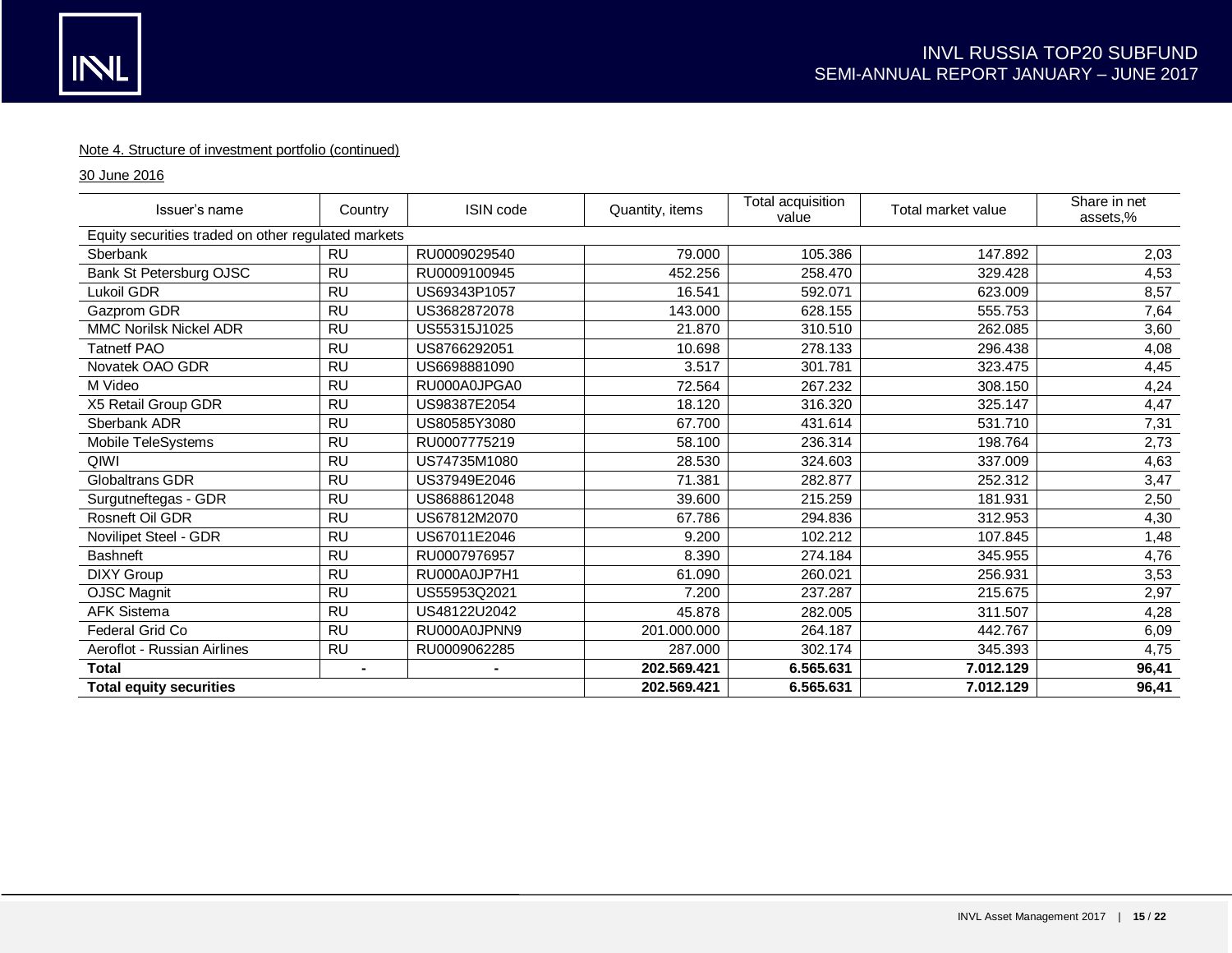## Note 4. Structure of investment portfolio (continued)

| Name of the bank   | Currency                                                               | Total market value | Interest rate            |                  | Share in net assets, % |                                 |  |
|--------------------|------------------------------------------------------------------------|--------------------|--------------------------|------------------|------------------------|---------------------------------|--|
| Cash               |                                                                        |                    |                          |                  |                        |                                 |  |
| SEB bankas AB      | <b>EUR</b>                                                             | 195.698            | $\overline{\phantom{a}}$ |                  | 2,69                   |                                 |  |
| SEB bankas AB      | USD.                                                                   | 29.363             |                          |                  | 0,40                   |                                 |  |
| SEB bankas AB      | <b>RUB</b>                                                             | 21.988             |                          |                  |                        | 0,30                            |  |
| <b>Total cash</b>  |                                                                        | 247.049            |                          |                  |                        | 3,39                            |  |
|                    |                                                                        |                    |                          |                  |                        |                                 |  |
| Name               | <b>Brief description</b>                                               |                    | Total value              | Intended purpose |                        | Share in<br>net<br>assets,<br>% |  |
| Amounts receivable | Dividends declared but not yet received during the<br>reporting period |                    | 41.592                   |                  |                        | 0,57                            |  |
| Amounts payable    | Amounts payable for the redemption of investment units                 |                    | (14.303)                 |                  |                        | (0, 20)                         |  |
| Amounts payable    | Amounts payable to the management company and the<br>depository        |                    | (11.531)                 |                  |                        | (0, 16)                         |  |
| Amounts payable    | Other amounts payable                                                  |                    | (2.446)                  |                  |                        | (0,03)                          |  |
| Total              |                                                                        |                    | 13.312                   |                  |                        | 0,18                            |  |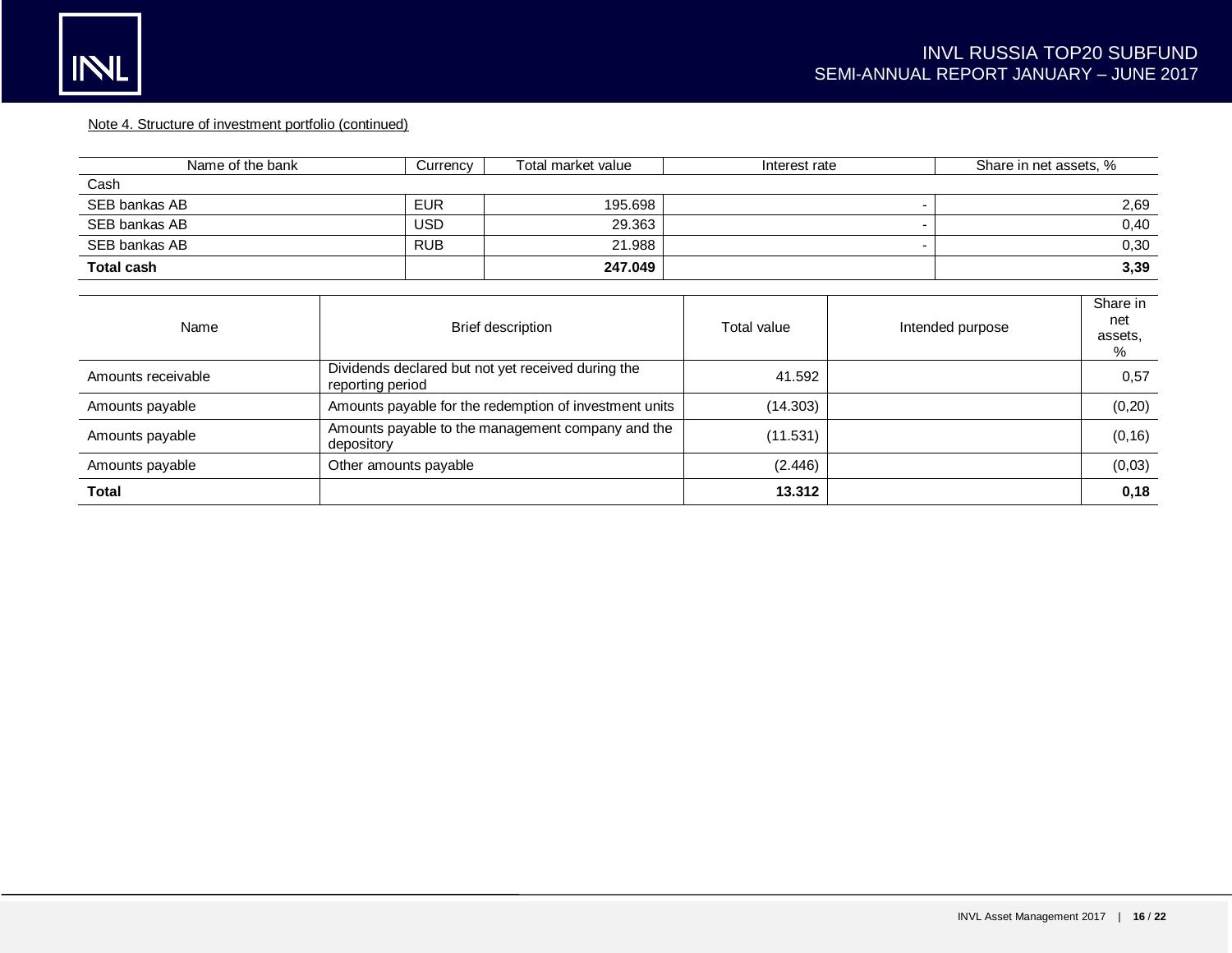

#### Note 5. Breakdown of investments by the criteria that meet the investment strategy

By industry sector

| Breakdown of investments       | Market value | Share in assets, % | Market value at<br>the beginning of<br>the reporting<br>period | Share in assets at<br>the beginning of<br>the reporting<br>period, % |
|--------------------------------|--------------|--------------------|----------------------------------------------------------------|----------------------------------------------------------------------|
| Telecommunications             | 186.065      | 2,00               | 857.389                                                        | 3,43                                                                 |
| Emergency goods and services   | 263.623      | 2,84               | 4.646.051                                                      | 18,58                                                                |
| Convenience goods and services | 1.025.808    | 11,04              | 1.086.572                                                      | 4,35                                                                 |
| <b>Financial services</b>      | 2.413.745    | 25,97              | 5.457.321                                                      | 21,83                                                                |
| Industrial materials           | 672.642      | 7,24               |                                                                |                                                                      |
| Utility goods and services     | 369.972      | 3,98               | 1.498.580                                                      | 5,99                                                                 |
| Energy                         | 2.333.596    | 25,11              | 7.907.349                                                      | 31,62                                                                |
| <b>Materials</b>               | 1.084.479    | 11,67              | 2.593.332                                                      | 10,37                                                                |
| <b>Total</b>                   | 8.349.930    | 89,85              | 24.046.594                                                     | 96,17                                                                |

## Note 6. Change in value of investments

January – June 2017

|                                                                                      | Change                         |                             |                                       |                      |                      |                            |
|--------------------------------------------------------------------------------------|--------------------------------|-----------------------------|---------------------------------------|----------------------|----------------------|----------------------------|
| Items reported in the<br>statement of net assets                                     | Balance at 31<br>December 2016 | Acquired over<br>the period | Sold<br>(redeemed)<br>over the period | Increase in<br>value | Decrease in<br>value | Balance at 30<br>June 2017 |
| Time deposits                                                                        | $\overline{\phantom{0}}$       |                             |                                       |                      |                      |                            |
| Money market instruments                                                             | $\blacksquare$                 |                             | -                                     |                      |                      |                            |
| Non-equity securities <sup>2</sup>                                                   | $\blacksquare$                 |                             | $\overline{\phantom{0}}$              |                      | -                    |                            |
| Non-equity securities<br>issued or guaranteed by<br>governments and central<br>banks |                                |                             |                                       |                      |                      |                            |
| Other non-equity<br>securities                                                       | $\overline{\phantom{0}}$       | $\overline{\phantom{0}}$    | ٠                                     |                      |                      |                            |
| Equity securities                                                                    | 24.046.594                     | 4.356.739                   | 18.438.473                            | 7.190.962            | 8.805.892            | 8.349.930                  |
| Units and shares of<br>collective investment<br>undertakings                         |                                |                             |                                       |                      |                      |                            |
| Derivative financial<br>instruments <sup>1</sup>                                     |                                |                             |                                       |                      |                      |                            |
| Total                                                                                | 24.046.594                     | 4.356.739                   | 18.438.473                            | 7.190.962            | 8.805.892            | 8.349.930                  |

<sup>1</sup> Balance at 30 June 2017 reflects the fair value of derivative financial instruments.

Acquired over the period equals zero, because the valuation of derivative instruments is made on the following day after the acquisition.

Sold (redeemed) over the period reflects the realised result of finalised transactions.

<sup>2</sup>Balance at 30 June 2017 reflects the fair value of non-equity securities at 1 January plus accrued interest.

Acquired over the period reflects the acquisition value plus accrued interest of the predecessor client as at the date of acquisition.

Sold (redeemed) over the period reflects the sale value comprising accrued interest, acquisition cost and realised gain or loss.

Increase/decrease in value reflects accrued interest and revaluation result.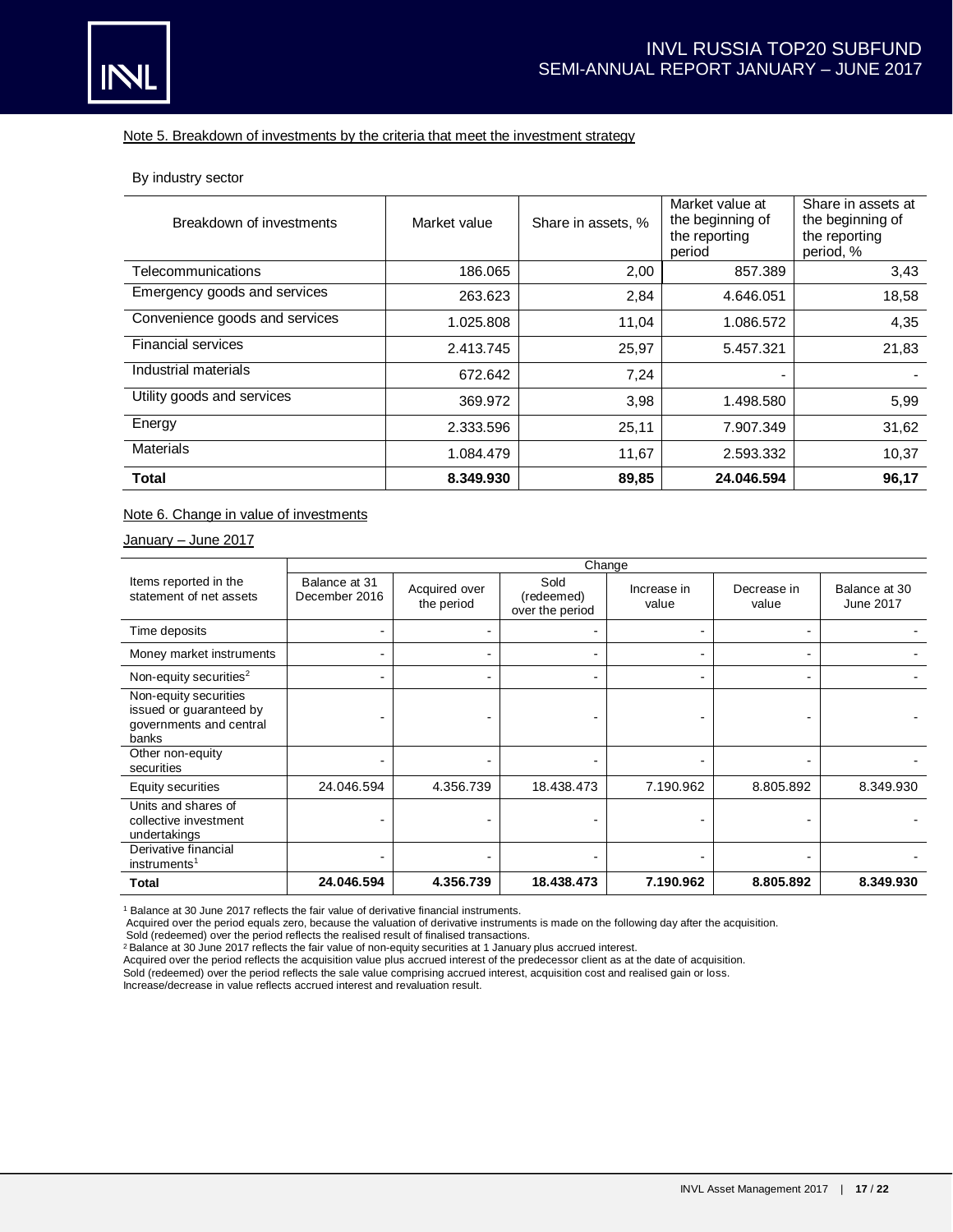

## Note 6. Change in value of investments (continued)

#### January – June 2016

|                                                                                      | Change                         |                             |                                |                      |                      |                            |  |
|--------------------------------------------------------------------------------------|--------------------------------|-----------------------------|--------------------------------|----------------------|----------------------|----------------------------|--|
| Items reported in the<br>statement of net assets                                     | Balance at 31<br>December 2015 | Acquired over<br>the period | Balance at 31<br>December 2015 | Increase in<br>value | Decrease in<br>value | Balance at 30<br>June 2016 |  |
| Time deposits                                                                        |                                |                             |                                |                      |                      |                            |  |
| Money market instruments                                                             | $\overline{\phantom{0}}$       |                             |                                |                      |                      |                            |  |
| Non-equity securities <sup>2</sup>                                                   | $\overline{\phantom{0}}$       |                             |                                |                      |                      |                            |  |
| Non-equity securities<br>issued or guaranteed by<br>governments and central<br>banks |                                |                             |                                |                      |                      |                            |  |
| Other non-equity<br>securities                                                       |                                |                             |                                |                      |                      |                            |  |
| Equity securities                                                                    | 2.651.967                      | 4.562.970                   | 1.161.599                      | 3.783.828            | 2.825.037            | 7.012.129                  |  |
| Units and shares of<br>collective investment<br>undertakings                         |                                |                             |                                |                      |                      |                            |  |
| Derivative financial<br>instruments <sup>1</sup>                                     |                                |                             |                                |                      |                      |                            |  |
| <b>Total</b>                                                                         | 2.651.967                      | 4.562.970                   | 1.161.599                      | 3.783.828            | 2.825.037            | 7.012.129                  |  |

<sup>1</sup>Balance at 30 June 2016 reflects the fair value of derivative financial instruments.

Acquired over the period equals zero, because the valuation of derivative instruments is made on the following day after the acquisition.

Sold (redeemed) over the period reflects the realised result of finalised transactions.

<sup>2</sup>Balance at 30 June 2016 reflects the fair value of non-equity securities at 1 January plus accrued interest.

Acquired over the period reflects the acquisition value plus accrued interest of the predecessor client as at the date of acquisition.

Sold (redeemed) over the period reflects the sale value comprising accrued interest, acquisition cost and realised gain or loss.

Increase/decrease in value reflects accrued interest and revaluation result.

#### Note 7. Results of sale of investments

During last period, the undertaking had no sale transactions involving financial instruments other than those measured at fair value.

#### Note 8. Derivative financial instruments

During the reporting period, there were no transactions involving derivative financial instruments.

### Note 9. Costs of intermediary fees

| Name of the<br>intermediary | Description of services<br>rendered                                                      | Fee for the<br>services during<br>the reporting<br>period, EUR | Fee for the services<br>during the previous<br>reporting period,<br><b>EUR</b> | Relationship of the<br>intermediary to the<br>management company                                          |
|-----------------------------|------------------------------------------------------------------------------------------|----------------------------------------------------------------|--------------------------------------------------------------------------------|-----------------------------------------------------------------------------------------------------------|
| Šiaulių bankas<br>AB        | Commission fee for<br>intermediation services in<br>transactions involving<br>securities | 10.527                                                         | 1.379                                                                          | The management company<br>and the intermediary have<br>signed an agreement on<br>intermediation services. |
| SEB bankas AB               | Commission fee for<br>intermediation services in<br>transactions involving<br>securities | 19.138                                                         | 8.171                                                                          | SEB bankas AB is a<br>depository of the fund<br>managed by the<br>management company                      |
| <b>Total</b>                |                                                                                          | 29.665                                                         | 9.550                                                                          |                                                                                                           |

Note 10. Dividends and other benefits assessed and/or paid to the participants that do not result in changes in units

The fund did not pay and did not account for any dividends payable to its clients over the reporting period.

Note 11. Borrowings and loans granted

The fund had no borrowings for its own needs as at the end and over the reporting period.

Note 12. Third-party guarantee commitments in respect of the undertaking's yield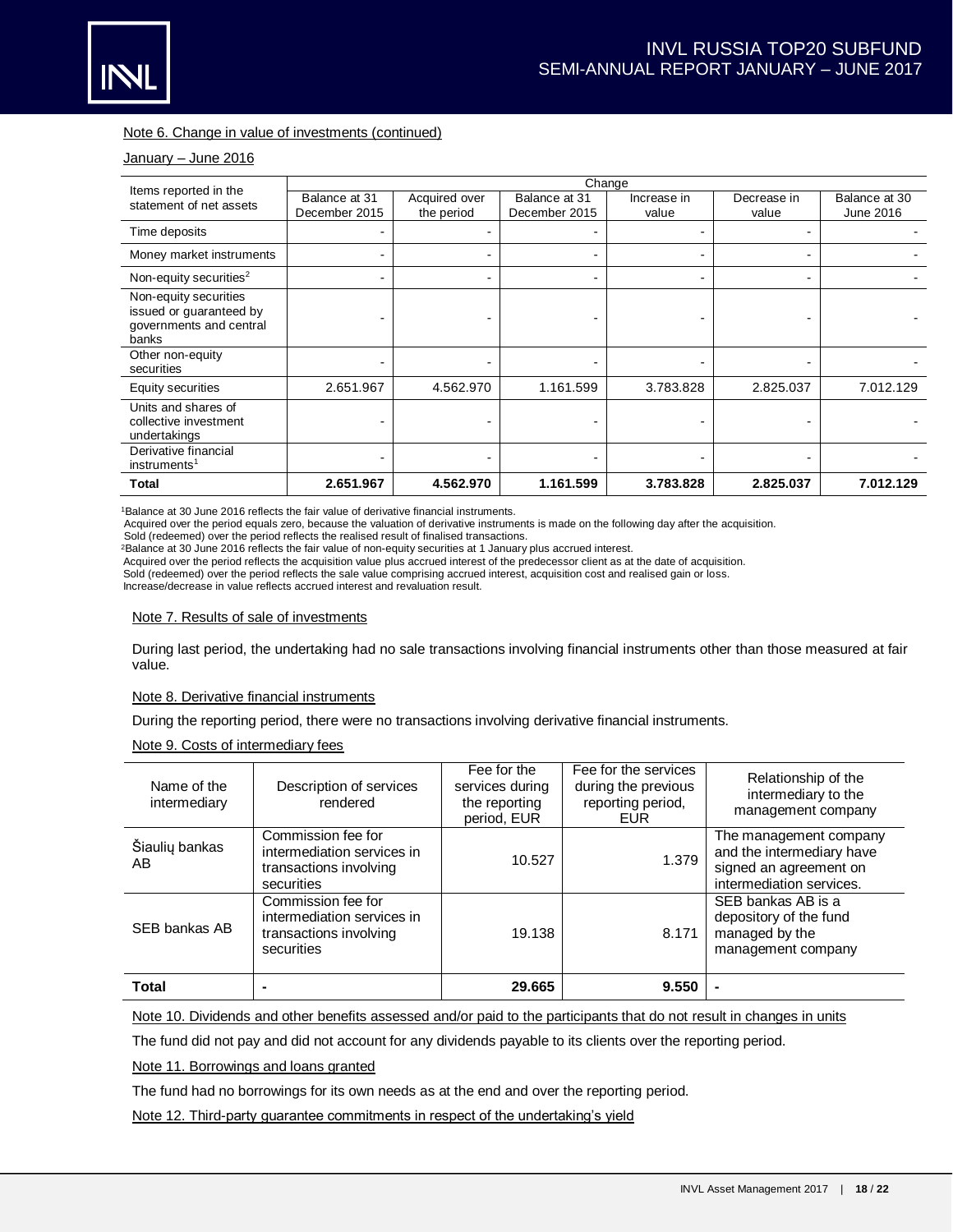

There were no

third-party guarantee commitments in respect of the undertaking's yield as at the end and over the reporting period.

Note 13. Related-party transactions over the financial year and previous financial year Transactions and balances arising on these transactions with the management company have been disclosed in Notes 7 and 7.

Note 14. Significant effect of changes in accounting estimates, or if these were not made, adjustments to comparative information due to changes in accounting policies or correction of errors

During the reporting period from 1 January 2017 to 30 June 2017, the fund applied accounting policies consistent with those applied in the previous year.

Note 15. Brief description of significant events after the end of the reporting period, that, if not disclosed, might have material impact on the ability of users of these financial statements to make decisions

There were no significant events after the end of the reporting period.

Note 16. Significant changes in assets and liabilities that occurred after the date of calculation net asset value and that were not included in net asset value

There were no significant changes in assets and liabilities after the end of the reporting period.

Note 17. Other significant information on the financial position of the collective investment undertaking, factors and circumstances that had impact on assets and liabilities of the collective investment undertaking

There is no other significant information on the financial position of the fund.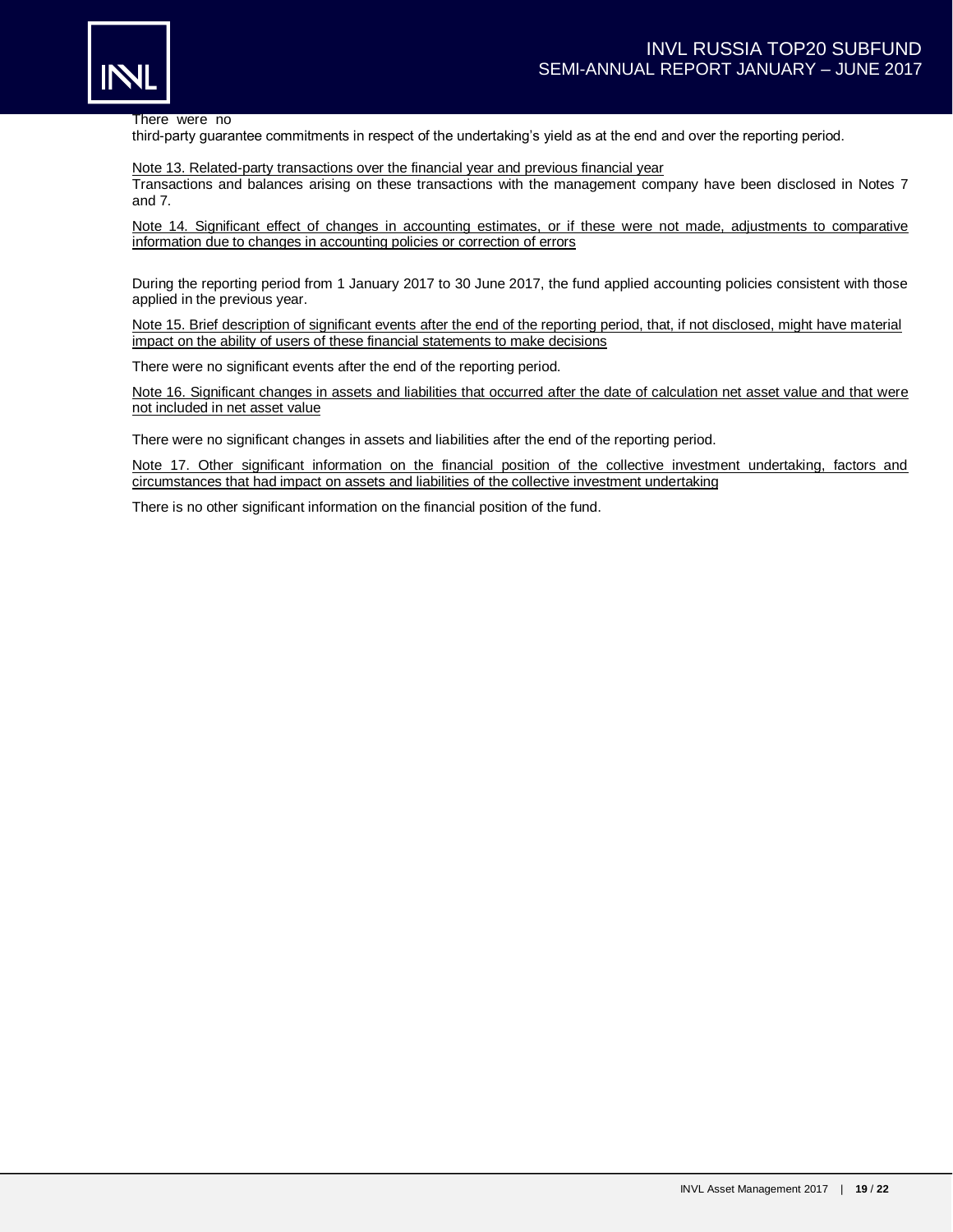

24. Entire text of the auditor's report:

Information is provided on the annual report.

|      | 25. Information on investment income and expenses of the collective investment undertaking over the reporting period:<br>Income from investing activities |             |
|------|-----------------------------------------------------------------------------------------------------------------------------------------------------------|-------------|
| Τ.   | Interest income                                                                                                                                           |             |
| 1.   |                                                                                                                                                           |             |
| 2.   | Realised gain (loss) on investment in:                                                                                                                    | 1.952.225   |
| 2.1. | equity securities                                                                                                                                         | 1.952.225   |
| 2.2. | non-equity securities                                                                                                                                     |             |
| 2.3. | money market instruments                                                                                                                                  |             |
| 2.4. | derivative financial instruments                                                                                                                          |             |
| 2.5. | units of other collective investment undertakings                                                                                                         |             |
| 2.6. | real estate objects                                                                                                                                       |             |
| 2.7. | other investment instruments                                                                                                                              |             |
| 3.   | Unrealised gain (loss) on:                                                                                                                                | (3.567.155) |
| 3.1. | equity securities                                                                                                                                         | (3.567.155) |
| 3.2. | non-equity securities                                                                                                                                     |             |
| 3.3. | money market instruments                                                                                                                                  |             |
| 3.4. | derivative financial instruments                                                                                                                          |             |
| 3.5. | units of other collective investment undertakings                                                                                                         |             |
| 3.6. | real estate objects                                                                                                                                       |             |
| 3.7. | other investment instruments                                                                                                                              |             |
| 4.   | Other income:                                                                                                                                             | 365.496     |
| 4.1. | income from lease of real estate                                                                                                                          |             |
| 4.2. | positive foreign exchange effect                                                                                                                          | 261.745     |
| 4.3. | Other                                                                                                                                                     | 103.751     |
|      | Total income                                                                                                                                              | (1.249.434) |
| H.   | <b>Expenses</b>                                                                                                                                           |             |
| 1.   | Operating expenses:                                                                                                                                       | 275.268     |
| 1.1. | deductions of management fee                                                                                                                              | 216.418     |
| 1.2. | deductions of depository fee                                                                                                                              | 15.096      |
| 1.3. | intermediary fee                                                                                                                                          | 29.665      |
| 1.4. | audit fee                                                                                                                                                 | 1.695       |
| 1.5. | deductions of other fees and charges                                                                                                                      | 12.394      |
| 2.   | Other expenses:                                                                                                                                           | 313.395     |
| 2.1. | interest expenses                                                                                                                                         |             |
| 2.2. | expenses related to the managed real estate objects                                                                                                       |             |
| 2.3. | negative foreign exchange effect                                                                                                                          | 313.395     |
| 2.4. | other                                                                                                                                                     |             |
|      | Total expenses                                                                                                                                            | 588.663     |
| Ш.   | Net income                                                                                                                                                | (1.838.097) |
| IV.  | Payments (dividends) to holders of investment units                                                                                                       |             |
| V.   | Re-invested earnings                                                                                                                                      | (1.838.097) |
|      |                                                                                                                                                           |             |

26. Other significant information on the financial position of the collective investment undertaking, factors and circumstances that had impact on assets and liabilities of the collective investment undertaking:

There is no other significant information on the subfund's financial position.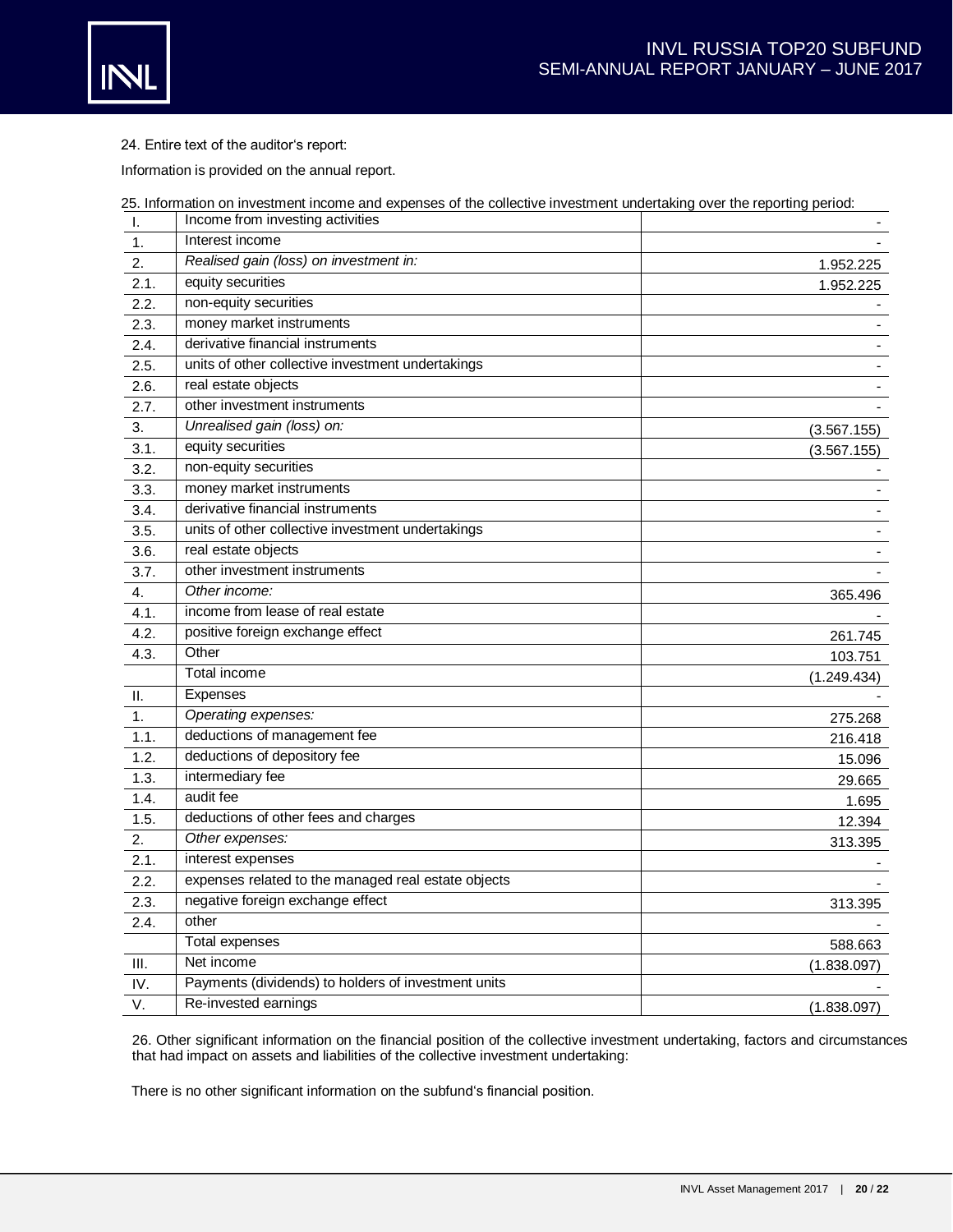

## **VII. INFORMATION ON PAYMENT OF DIVIDENDS**

27. Information on dividends declared and/or paid: Information is provided in Note 10.

# **VIII. INFORMATION ON COLLECTIVE INVESTMENT UNDERTAKING'S BORROWINGS FOR ITS OWN NEEDS**

28. Collective investment undertaking's borrowings for its own needs as at the end of the reporting period: Information is provided in Note 11.

# **IX. OTHER INFORMATION**

29. Explanations, comments, graphic illustrations and other important information on the activities of collective investment undertaking enabling the investor to assess appropriately all changes in and results of operations of the undertaking: Change in benchmark index and value during the reporting period